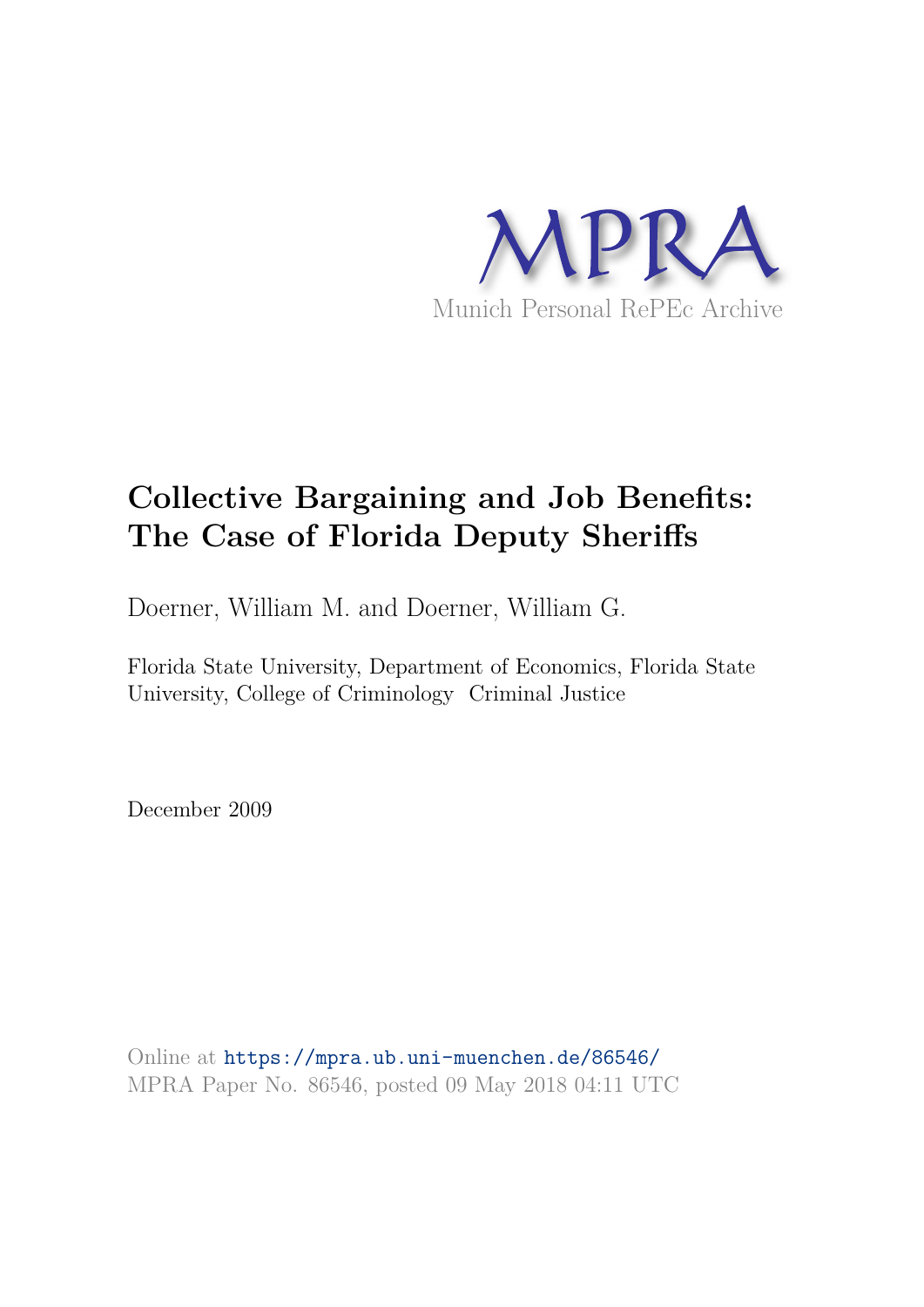## **COLLECTIVE BARGAINING AND JOB BENEFITS:**

### **THE CASE OF FLORIDA DEPUTY SHERIFFS**

by

William M. Doerner Department of Economics Florida State University Tallahassee, FL 32306-2180 [wmdoerner@fsu.edu](mailto:wmdoerner@fsu.edu)

and

William G. Doerner College of Criminology & Criminal Justice Florida State University Tallahassee, FL 322306-1120 Phone: 850-644-7372 Fax: 850-644-9624 [wdoerner@fsu.edu](mailto:wdoerner@fsu.edu)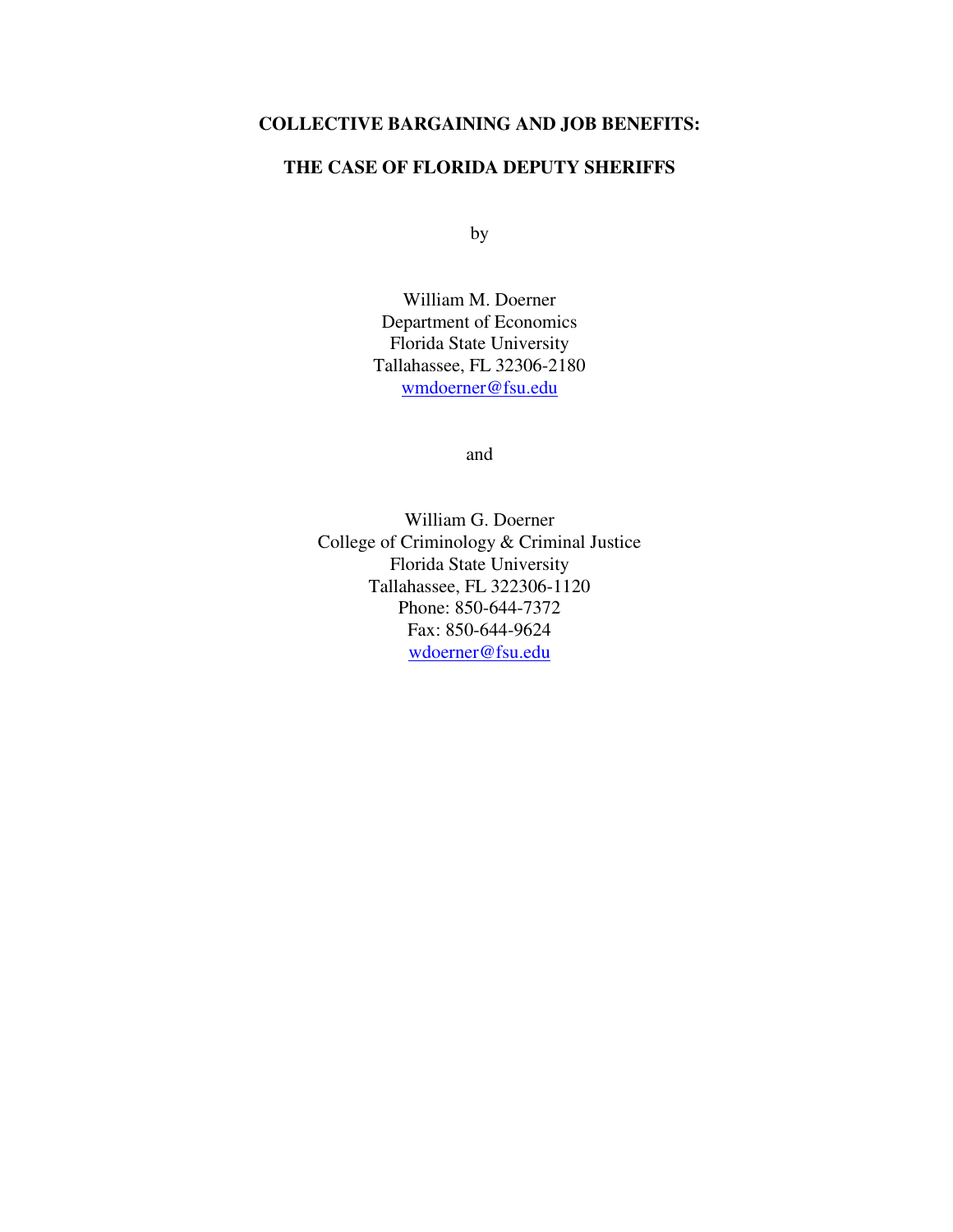### COLLECTIVE BARGAINING AND JOB BENEFITS:

### THE CASE OF FLORIDA DEPUTY SHERIFFS

### *ABSTRACT*

In 2003, the Florida Supreme Court lifted the ban that prohibited sheriff deputies from engaging in collective bargaining. Borrowing data from the *Criminal Justice Agency Profile*, an annual census of Florida law enforcement agencies, enables this study to entertain two questions. First, what impact did the decision have on job benefits? Second, would restricting analysis to agencies with 100+ sworn members alter the findings? Fixed-effects panel data analyses reveal a noteworthy effect on starting salaries. Focusing on just larger agencies leads to a dramatic underestimation of the decision's impact. The timeliness of this study is appraised in light of pending federal legislation.

*Keywords: collective bargaining; unionization; salary; job benefits; Florida*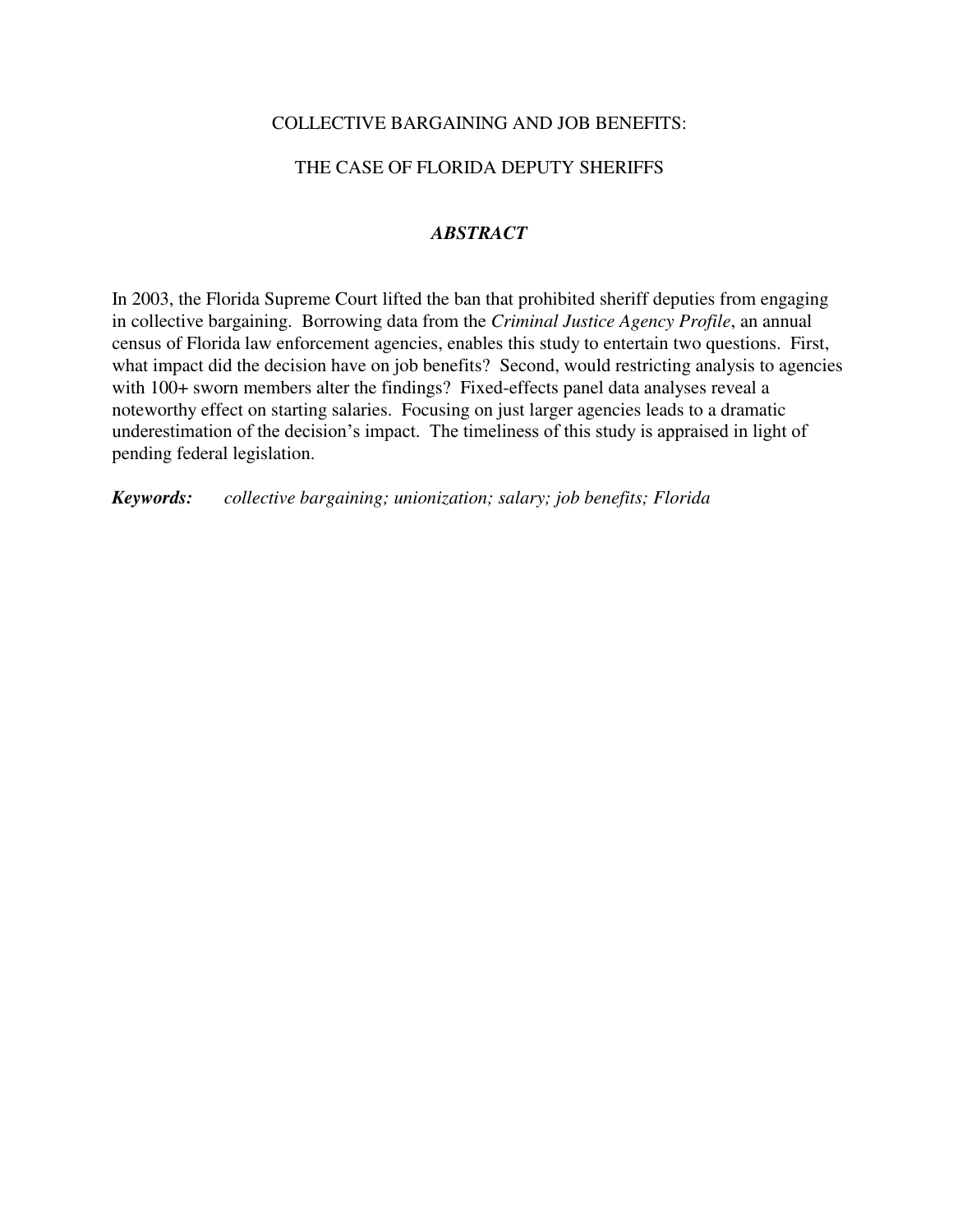#### **Introduction**

 In January of 2003, the Florida Supreme Court ruled that sheriff deputies had the constitutional right to engage in collective bargaining (*Coastal Florida PBA*, 2003). Although Florida municipal police officers began unionizing in 1968 (Pynes & Corley, 2006), county sheriff deputies were exempted from similar coverage. Chapter 447 (*Florida Statutes*, 1975) specifically reserved the state legislature's right "to regulate the activities and affairs of labor unions" in sheriff offices (SOs). The *Coastal Florida PBA* ruling reversed this line of thinking.

 This decision prompted an immediate flurry of activity. In the ensuing six months, labor organizations filed 30 petitions with the Florida Public Employees Relations Commission (PERC) to represent sheriff employees in 18 counties (Cohee, 2003). Over the next three years, elections to choose a bargaining agent were held in 13 sheriff agencies. Unions prevailed in ten contests and absorbed almost 7,000 potential members (Pynes & Corley, 2006). Twenty-eight agencies had a collective bargaining agreement (CBA) in place by the end of 2008. These organizations housed 15,581 sworn personnel or 76% of all sheriff deputies in the state (Florida Department of Law Enforcement, 2009).

 This series of events provides an opportunity to investigate the impact of unionization upon salaries and job benefits in Florida sheriff departments. Before going further, it would be helpful to visit the decision in greater detail.

#### **Florida Case Law**

The issue of whether Florida deputy sheriffs could unionize arose in *Murphy v. Mack* (1978). The key question was whether deputies were "appointees" or "employees." Although the Florida Supreme Court held they were public employees, it noted that the legislature went to great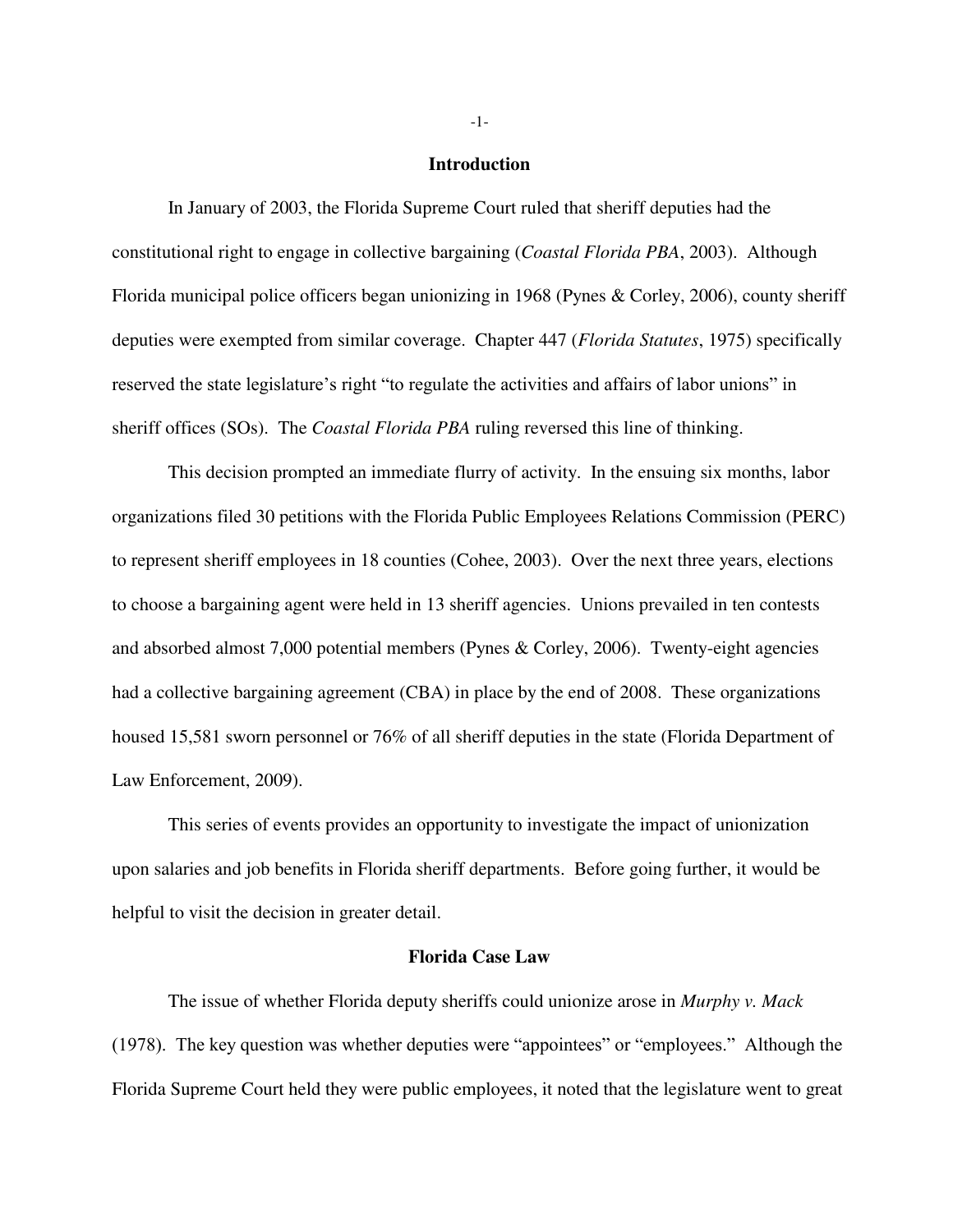lengths to retain final authorization and to exclude sheriff deputies from collective bargaining (Dietzen, 2000).

 The court reiterated its position when the same issue materialized the following year. As public employees, deputy sheriffs were barred legislatively from engaging in collective bargaining (*Ison v. Zimmerman*, 1979). The distinction between "appointee" and "employee" gradually spread to situations involving other state constitutional officers. Eventually, the Florida Supreme Court would retreat from its *Murphy* dogma.

*Service Employees* (2000) challenged *Murphy* by asking whether deputy court clerks were public employees under Florida law. The plaintiff, a staff member of the Clerk of the Circuit Court in Orange County, contended her union activism led to her job termination. The Florida PERC dismissed the allegation of an unfair labor practice under the *Murphy* logic. The Florida Supreme Court, though, ruled on behalf of the ousted employee, which paved the way to extending collective bargaining rights to sheriff deputies. The justices noted that Article I, Section 6 of the Florida Constitution guarantees private and public employees the right to collective bargaining. It reads:

The right of persons to work shall not be denied or abridged on account of membership or non-membership in any labor union or labor organization. The right of employees, by and through a labor organization, to bargain collectively shall not be denied or abridged.

 In tracing legislative intent over the years, the court found ample provisions supporting this constitutional right. More significantly, the justices drew a bright line between "managerial" and "ordinary" employees. They held that managers were not public employees for collective

-2-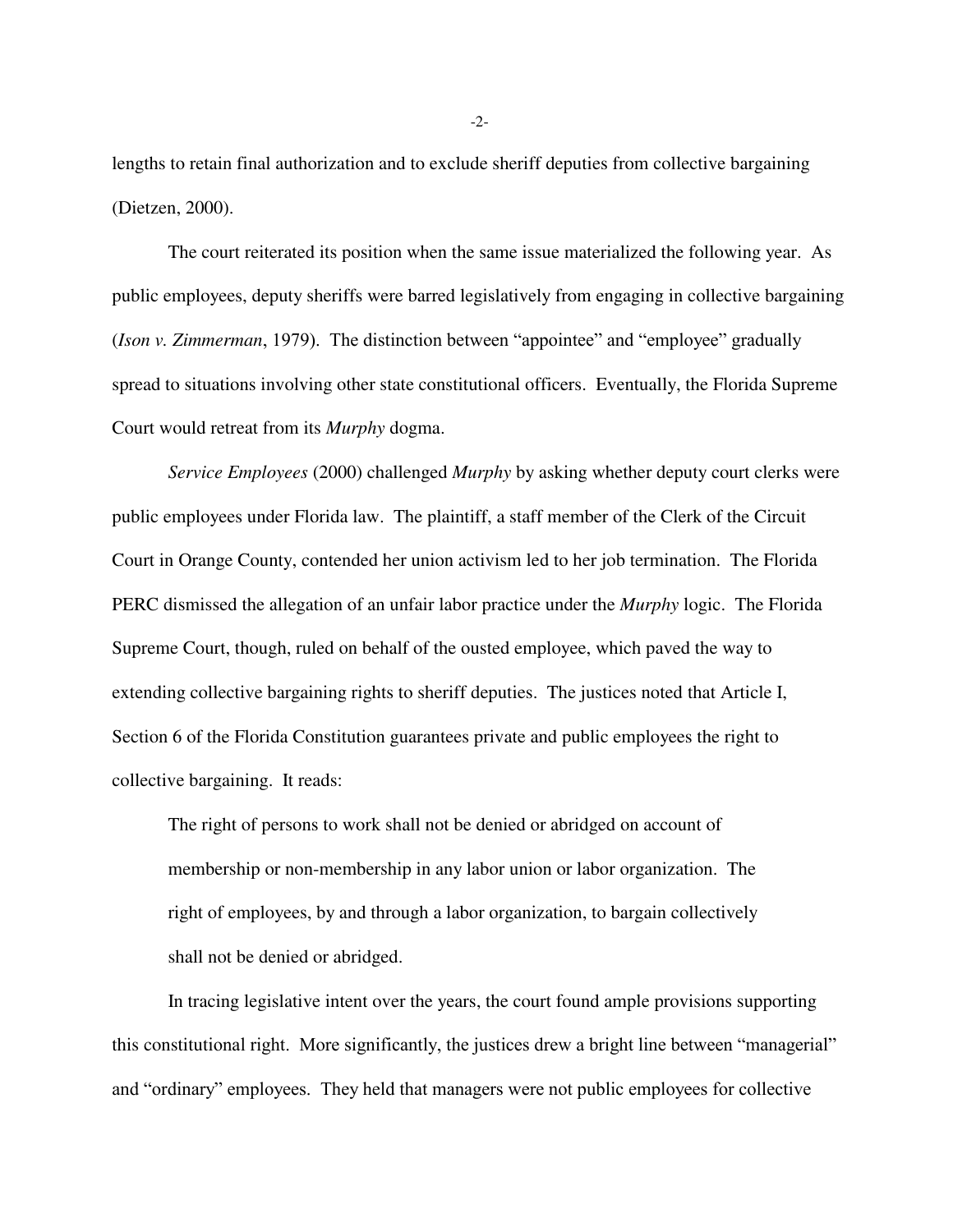bargaining purposes and that only ordinary employees could unionize. Under common law, the position of deputy officer was a mere extension or appendage of the appointing constitutional officer. With the passage of time, however, the distinction between being "appointed" versus "employed" has become lost.

 This change of direction did not go unnoticed. Less than a month after *Service Employees* was decided, a local law enforcement union filed a petition with PERC to represent Brevard County deputies (Ruby, 2003). Given the contradiction between *Murphy* and *Service Employees*, the Florida Supreme Court granted *certiorari*.

 The first judicial act was to rephrase the question posed in *Coastal Florida PBA* (2003). Instead of determining whether deputy sheriffs were excluded statutorily from collective bargaining, the court investigated whether the state constitution banned such activity. The court emphasized two important points. First, sheriff deputies performed the same work as municipal police officers who possessed collective bargaining rights. Second, the legislature already allowed deputy sheriffs in some counties to unionize. In the end, the court ruled there was no compelling governmental interest to be gained or preserved by depriving some sheriff deputies of the constitutional right to engage in collective bargaining. As a result, the Florida Supreme Court ruling on January 30, 2003 extended the right to collectively bargain to all sheriff deputies.

 This institutional change prompted the current study. While an additional question will be articulated later, one query surfaces at this point. That is, did the 2003 *Coastal* ruling impact entry-level salaries and other job benefits for sheriff deputies?

#### **Literature Review**

Critics characterize the existing law enforcement collective bargaining literature as terribly

-3-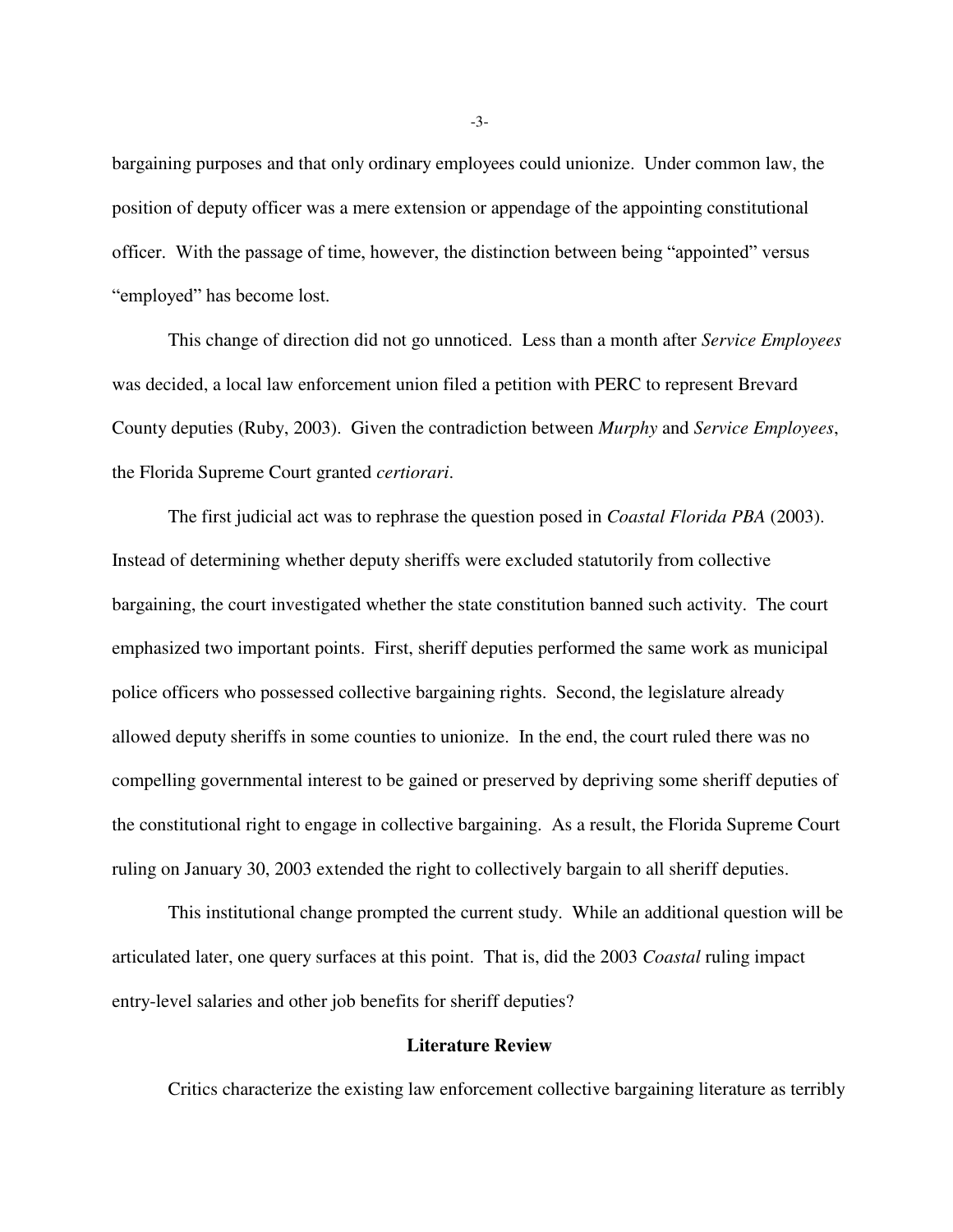outdated, silent on key issues, and constrained by methodological shortcomings. For example, Wilson and his colleagues (2006, p. 23) complained "one of the key limitations in this literature is the lack of recent analysis using data collected after the 1980s." A decade earlier, Zhao and Lovrich (1997, p. 510) lamented "there is an absolute dearth of empirical assessment on the effect of collective bargaining on supplemental compensation levels," a refrain Briggs et al. (2008, p. 229) echoed. Furthermore, studies rely upon cross-sectional data from a single point in time (Briggs et al., 2008, p. 232; Wilson et al., 2006, p. 21). In short, there is room for improvement.

 Wilson et al. (2006) used the *Law Enforcement Management and Administrative Statistics* (LEMAS) data from 1990, 1993, 1997, and 2000 to explore the impact of unionization on starting salaries in 352 municipal police departments. While collective bargaining was responsible for higher entry-level salaries, the economic environment (city budget, per capita income, and unemployment) also contributed to pay differentials. Similarly, Zhao and Lovrich (1997), along with Briggs et al. (2008), concentrated on salary supplements (hazardous duty assignments, differential shift pay, education incentives, and merit pay). They, too, analyzed LEMAS data and found that unionization was a significant determinant of these job benefits in large municipal agencies. Although these three studies combined time-series with cross-sectional data, they simply measured the presence or absence of a collective bargaining agent without examining the impact of unions that have operated continuously for long periods.

The findings from these three studies (Briggs et al., 2008; Wilson et al., 2006; Zhao  $\&$ Lovrich, 1997) are congruent with past literature (Delaney, Feuille, & Hendricks, 1984; Feuille & Delaney, 1986; Geley & Chandler, 1995; Hall & Vanderporten, 1977; Ichnioski, Freeman, & Lauer, 1989; O'Brien, 1992; O'Brien, 1994). Thus, it would appear that collective bargaining in

-4-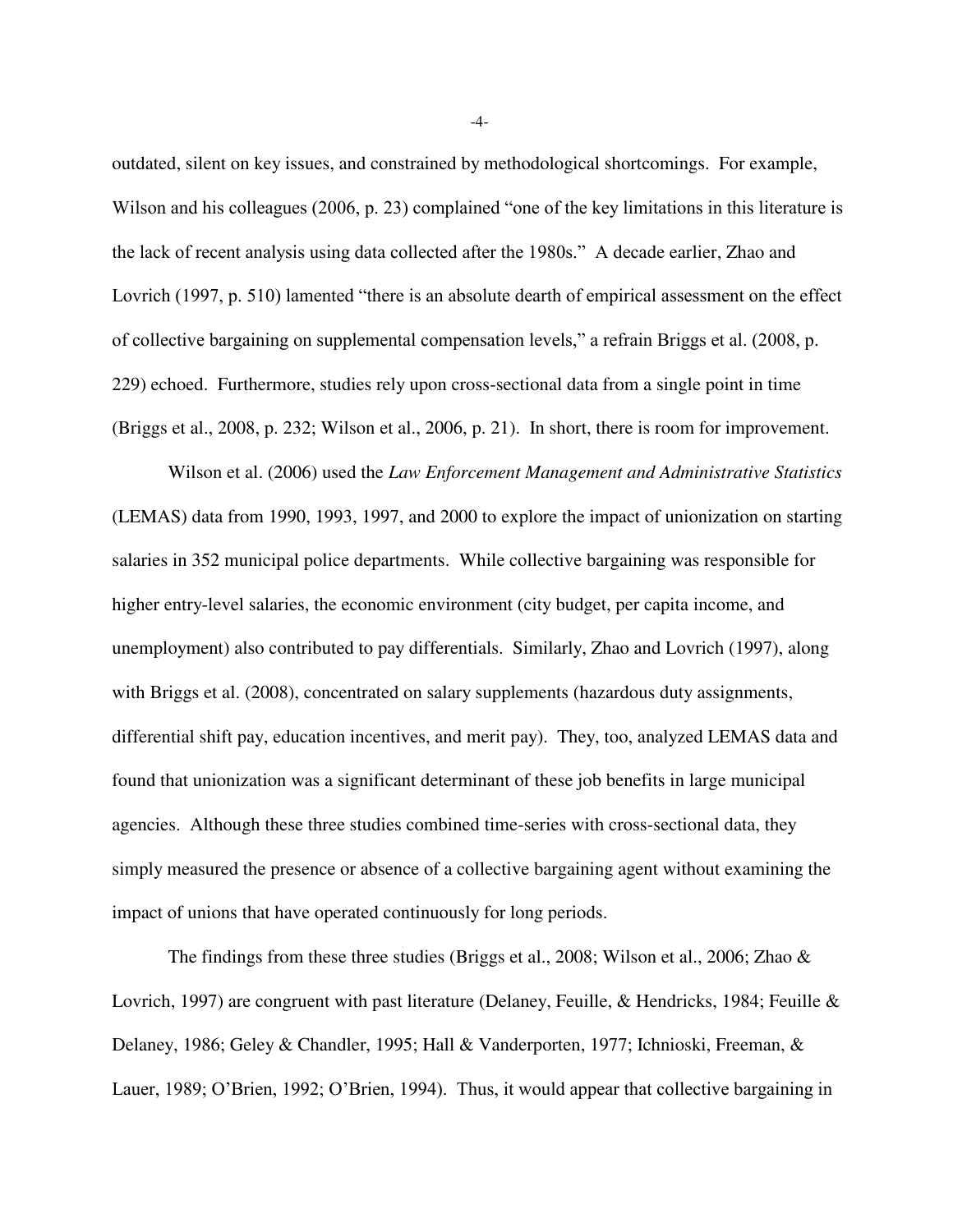contemporary law enforcement is associated with salary gains and increased job benefits.

#### **Methods**

#### **Data Source**

 In 1997, the Florida Department of Law Enforcement (FDLE) began conducting an annual census of all law enforcement agencies in the state called the *Criminal Justice Agency Profile* (CJAP). CJAP resembles the national LEMAS inquiry, administered periodically by the federal Department of Justice (Reaves & Hickman, 2004). Like LEMAS, CJAP procures information about entry-level personnel, employee benefits, pay standards, agency characteristics, officer demographics, and other organizational features.

 Despite similarities, CJAP differs from LEMAS in at least three critical ways. First, CJAP is restricted to just Florida law enforcement agencies. Since the *Coastal* (2003) ruling extends only to Florida SOs, CJAP is a more appropriate database. Second, CJAP surveys all SOs, regardless of size. In contrast, LEMAS covers all agencies larger than 100 sworn full-time members and relies on stratified sampling to select smaller agencies.<sup>1</sup> Third, CJAP gathers data annually, whereas LEMAS appears every three or four years. This yearly collection enables CJAP to capture operational changes almost immediately after they occur. At the time of this study, the 2003 LEMAS was the most recent data set. Given that the *Coastal* decision was announced in early 2003, reliance upon LEMAS would preclude a full understanding of the case's impact.

 Past research has restricted LEMAS analyses to large agencies. As a result, the present study is uniquely positioned to probe an issue the literature has yet to entertain. That is, do the original CJAP findings remain intact after eliminating smaller agencies?

#### **Study Group**

-5-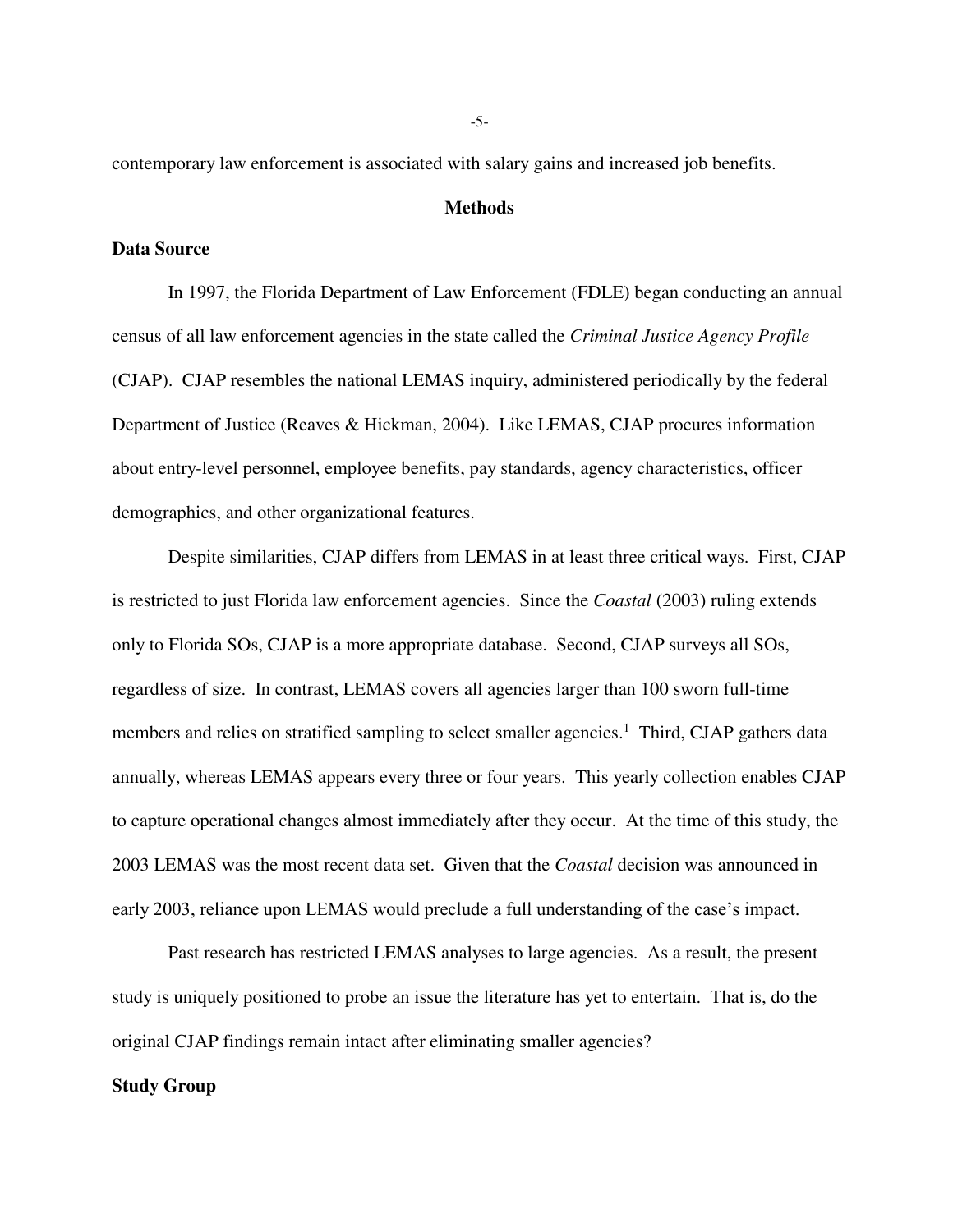Each of the 67 Florida counties has a SO. Prior to *Coastal*, deputies could unionize only if the Florida legislature extended a special privilege. There were six unionized SOs in 2000 and three more counties joined the fold in  $2001$ .<sup>2</sup> These nine agencies were eliminated because they were immune from the *Coastal* decision. The remaining 58 SOs span a six-year period (2003– 2008) and yield a total of 348 possible observations in the panel analysis.<sup>3</sup> Missing data will be mentioned where appropriate.

#### **Dependent Variables**

Five indicators (entry-level salary, annual leave, salary supplements, buy-back provisions, and a tuition reimbursement plan) are used to determine whether unionization impacted the job benefits package that Florida sheriff deputies receive.

 The CJAP survey asks administrators to report the base pay for first-year deputies. These figures do not include bonuses, overtime pay, employer retirement contributions, medical/dental subsidies, take-home cars, disability insurance coverage, life insurance premiums, or the like.<sup>4</sup>

 Unions also negotiate paid holidays, personal days, annual vacation time, and sick hours. Some of these items are arranged on different metrics. For example, holidays and personal leave are recorded in days, but sick and vacation time appear in hours. Converting hours into days is complicated by changes in the standard shift. In 2000, 34% of the SOs adhered to an eight-hour shift and 49% utilized a twelve-hour schedule. By 2008, only 13% retained an eight-hour shift and 78% operated on a twelve-hour day. In addition, there were 70 missing data points for vacation hours and 34 for sick hours. As a result, annual leave is simply the aggregate count of personal days and paid holidays.

The current study merges shift differential and longevity pay into a single binary indicator

-6-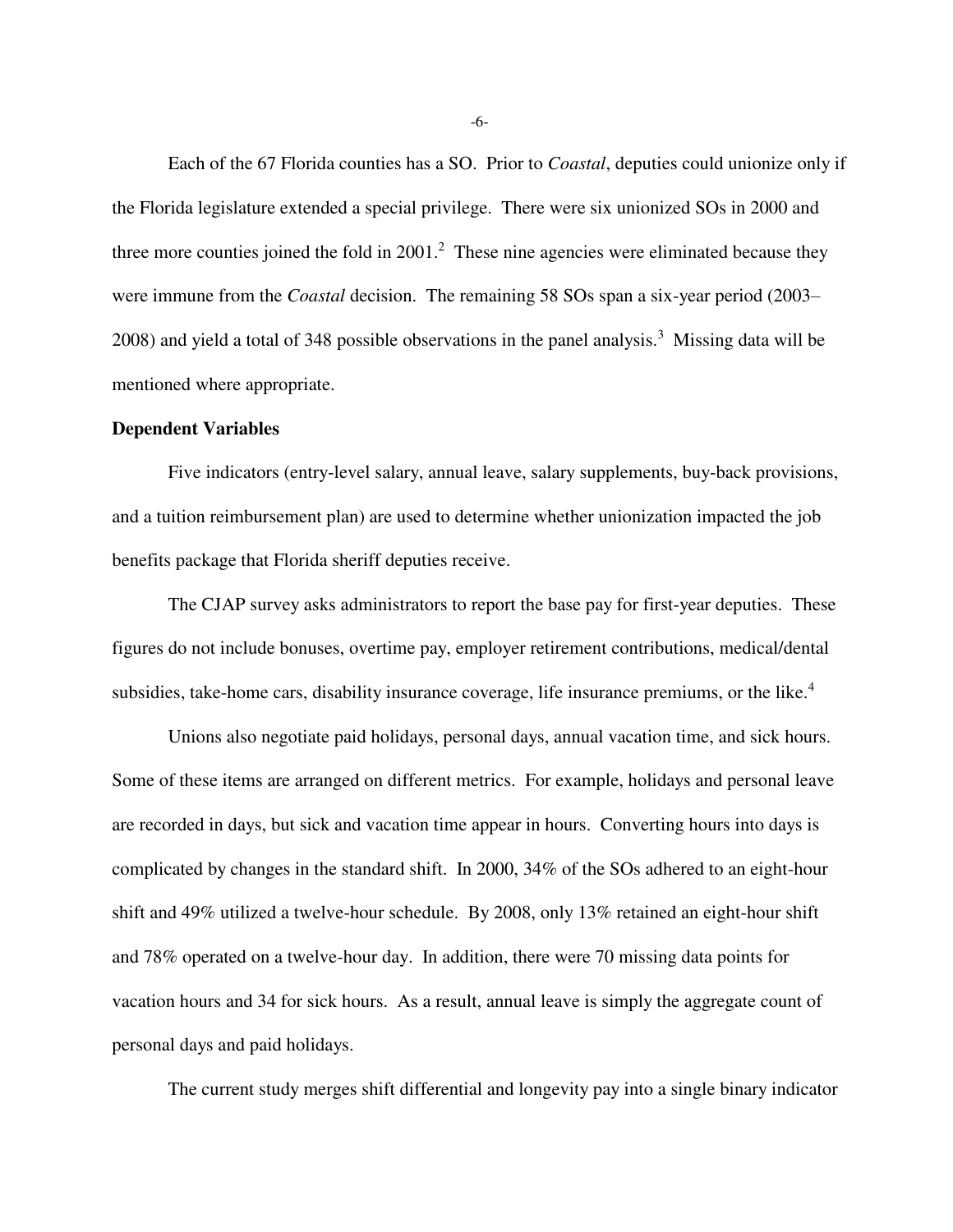to reflect salary supplements. Having shift differential pay means that deputies are paid more to work undesirable hours, such as the midnight shift or weekends. Longevity pay indicates whether employees receive increments or bumps in salary depending upon their accumulated experience or years of service.<sup>5</sup>

 A buy-back program allows employees the flexibility to cash in unused leave or trade those hours for annual leave or personal holidays.<sup>6</sup> The variable was coded as the number of reported whole hours of buy-back.

 Finally, some agencies provide financial assistance to degree-seeking deputies enrolled in college courses.<sup>7</sup> Sheriffs who help underwrite educational costs are enabling deputies to earn extra pay and retirement benefits derived from state, not local, funds. While the exact nature of these tuition reimbursement plans may vary from partial to full support and may depend upon the recipient's classroom performance, any employer support was coded as a value of one.<sup>8</sup>

 Table 1 contains descriptive statistics for the five dependent variables. The average salary during the post-*Coastal* period was \$5,299 higher than the 2000–02 earnings. Annual leave increased by .4 of a day over the same time frames. SOs with salary supplements inched up from 32% to 38%, buy-back provisions moved from 44% of 46% of the agencies, and tuition reimbursement programs changed from 51% to 55%.

#### ―TABLE 1 ABOUT HERE―

#### **Independent Variables**

 Variables representing agency traits and county economic conditions were gathered to help gauge differences between unionized and non-unionized SOs. Agency characteristics included union status, how many years the union had represented sheriff deputies, sworn size, and fiscal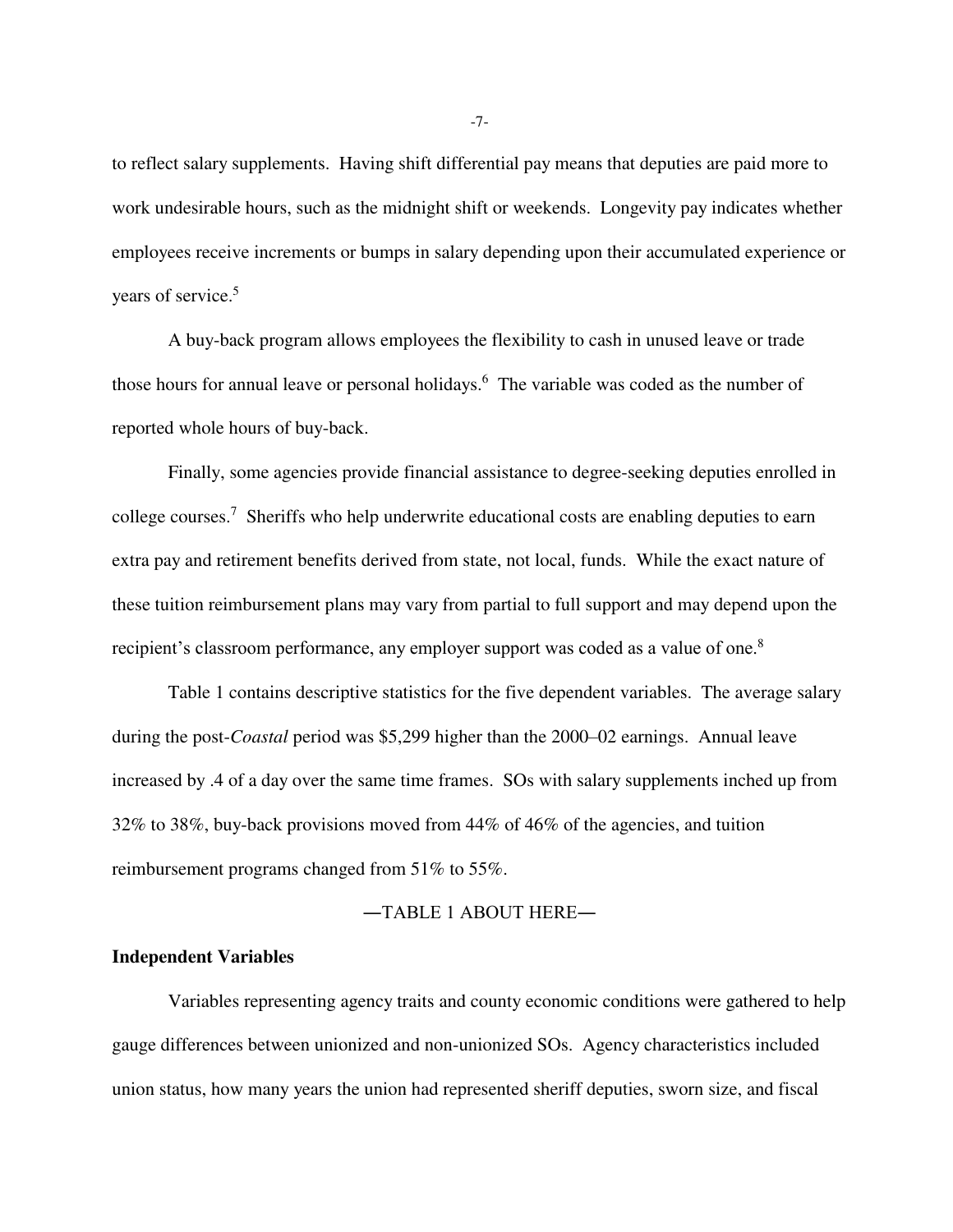expenditures. The county median household income and unemployment rate reflected economic conditions. The next several paragraphs describe these variables in greater detail.

 CJAP records whether sheriff deputies are governed by a CBA. These data displayed a minimal amount of missing points and omitted values were easily rectified through an independent source. Santa Rose County had a history of union representation, but its series was interrupted by a single year indicating the absence of a labor organization. Columbia County had a long record of non-union status marred by a report of active union status. These discrepancies were reconciled through PERC, the state agency tasked with monitoring bargaining units, certifying union election outcomes, and handling unfair labor practice disputes. A check of PERC files revealed that neither agency had a change in collective bargaining status. One other county surfaced with an anomaly. Polk County SO decertified its bargaining agent in 2008 by a majority vote of the members.

 A more probing agency consideration was the creation of a duration variable that tallied the number of years a CBA has been in place. As Ichniowksi et al. (1989) noted, the effects of collective bargaining on law enforcement compensation depend upon state bargaining laws. Since the current sample hails from just Florida, it avoids interstate comparative difficulties. However, the present study adds a new wrinkle by recognizing that not all labor union gains are immediate. Past studies have relied upon a simple dichotomous measure to reflect whether a CBA was in place. Such an approach overlooks union growth and experience. This study hypothesizes that newly formed unions tend to focus on salary issues initially. Once these concerns are remedied, attention turns to other job benefits. Thus, while unionization impacts salary levels very quickly, the effects on other job benefits are not immediate. One way to capture this influence is to go

-8-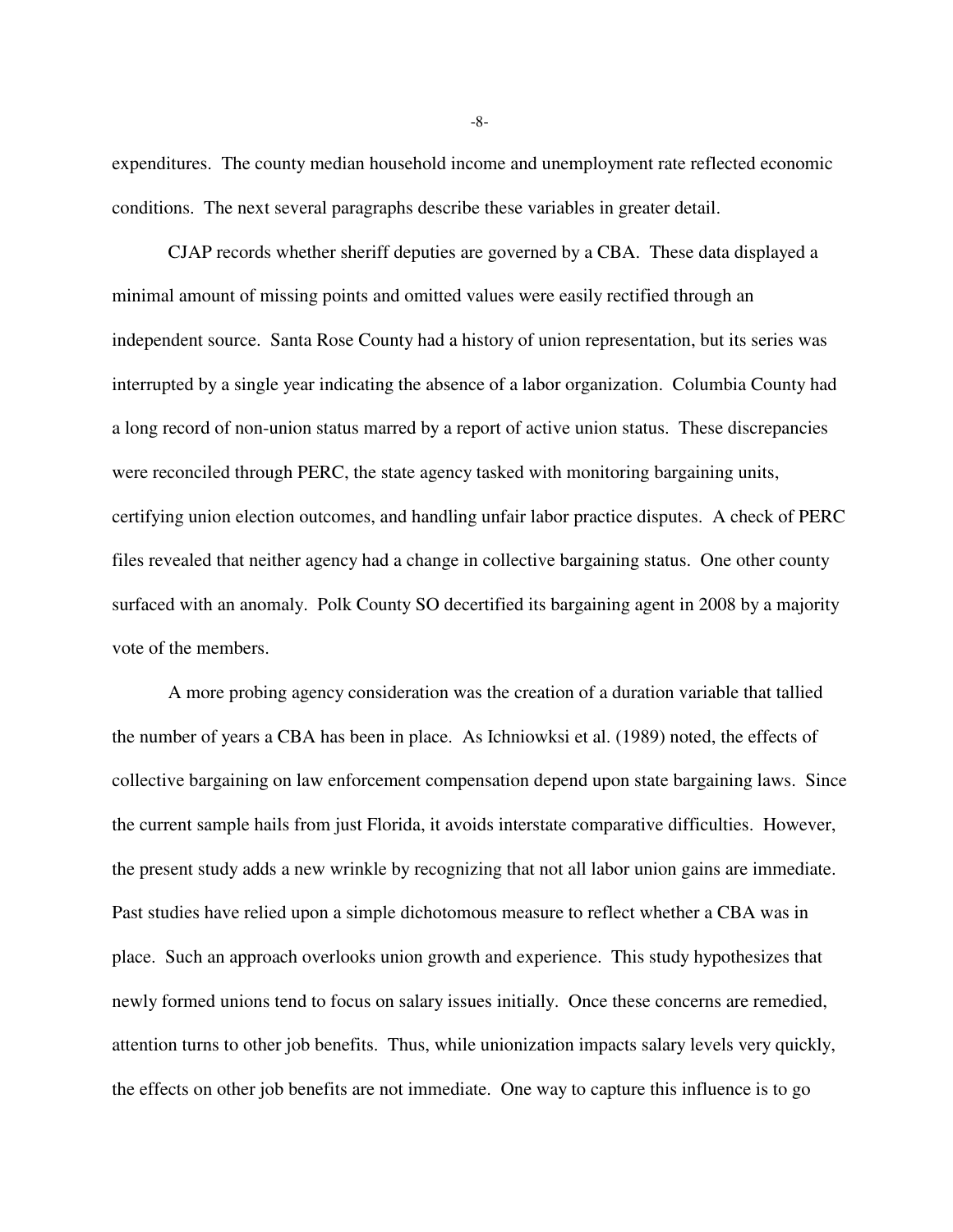beyond a presence-or-absence indicator and include the number of years a CBA has been in effect. This strategy will enable the current study to highlight a delayed relationship, if one exists.

 Previous research, based upon large municipal police agencies that responded to the LEMAS inventory, has uncovered other variables connected to employment compensation. The number of sworn personnel sometimes emerges as a weak determinant of salary and benefits (Briggs et al., 2008; Wilson et al., 2006; Zhao & Lovrich, 1997). LEMAS consists of a two-prong data collection effort. The first part surveys all agencies containing at least 100 sworn personnel. The second portion relies upon a stratified sample of agencies with less than 100 sworn. In contrast, CJAP contains a complete enumeration of all Florida agencies, regardless of size.

 The original plan was to include a measure of fiscal capacity, similar to previous studies (Briggs et al., 2008; Wilson et al., 2006; Zhao & Lovrich, 1997). Earlier projects examined agencies with 100+ sworn members and defined fiscal capacity as agency expenditures per capita. An effort was made to capture similar data for Florida SOs. The Legislative Committee on Intergovernmental Relations (LCIR), housed within the Florida Department of Financial Services, routinely compiles this information from annual county reports. However, inspection of the data revealed wild fluctuations for no apparent reason.<sup>9</sup> These instances, along with other extreme valuations, rendered the data suspect. Discussions with LCIR personnel could not allay these worries. As a result, these flawed budgetary data were eliminated from further consideration.

 Two economic controls were selected. Median household income was used to assess the general economic environment. The U.S. Census Bureau (2009) publishes yearly county estimates in its *Small Area Income and Poverty Estimates* series. Another economic indicator, the county unemployment rate, was obtained from the *Florida Statistical Abstract*, an annual

-9-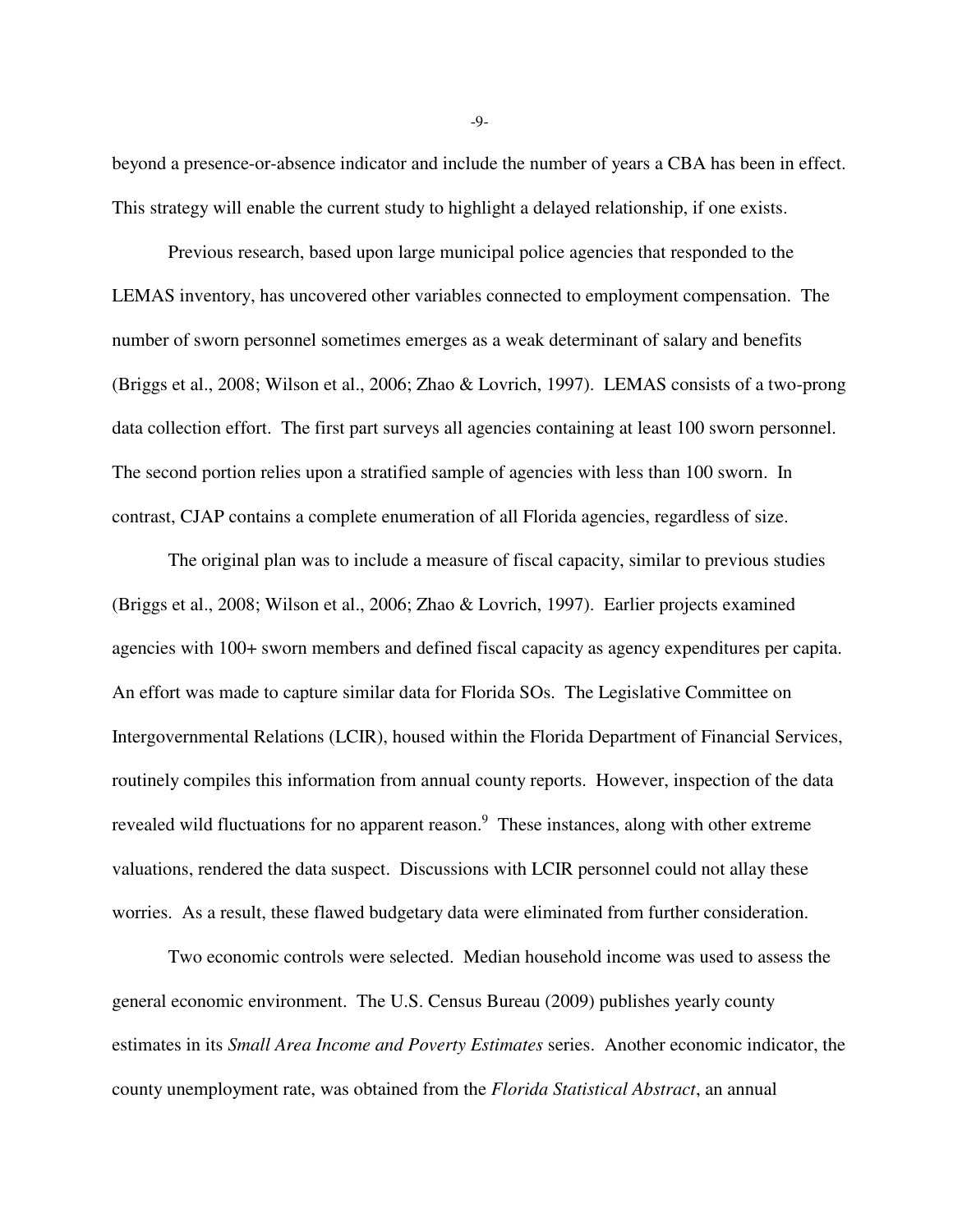compilation by the Bureau of Economic and Business Research at the University of Florida.

 Summary statistics for the independent variables appear in Table 2. The post-*Coastal* years saw 27% of the SOs unionize, with the typical agent being in place for almost a year (0.82). The SOs grew in size and the median income rose to \$39,479 per household. The unemployment rate dipped from 4.9 to 4.5 over the series.

—TABLE 2 ABOUT HERE—

#### **The Model**

 The expectation is that unionized SOs will have, on average, higher salaries and increased fringe benefits. A panel or longitudinal model could conceptualize these claims as:

 *Benefit<sub>ct</sub>* =  $\alpha_{ct} + \beta_1 * Union_{ct} + \beta_2 * Controls_{ct} + C_c + T_t + \varepsilon_{ct}$ 

where subscript *c* refers to the SO and the subscript *t* indexes the year. *Union* represents the presence or absence of collective bargaining representation. *Controls* is a vector of several variables that accounts for the number of certified deputies, median household income, and the unemployment rate. The fixed-effects term, *C*, controls for heterogeneity between counties. The variable *T* is a time trend that absorbs constant marginal change across years.

An event study should analyze dependent variables in terms of level and growth. Since LEMAS has three to four years elapsing between observations, the prior literature is limited to commenting on level or intercept shifts that stem from unionization. The ability to measure the growth rate or first derivative is lost with the multi-year gaps. Using a full panel, the present study overcomes that hurdle by incorporating changes over time and rewriting the equation as:

Benefit<sub>ct</sub> =  $a_{ct} + \beta_1 * Union_{ct} + \beta_2 * Union_{ct} * Years_t + \beta_3 * Controls_{ct} + C_c + T_t + \varepsilon_{ct}$ 

The coefficient representing the interaction of *Union* with *Year* will indicate whether salary and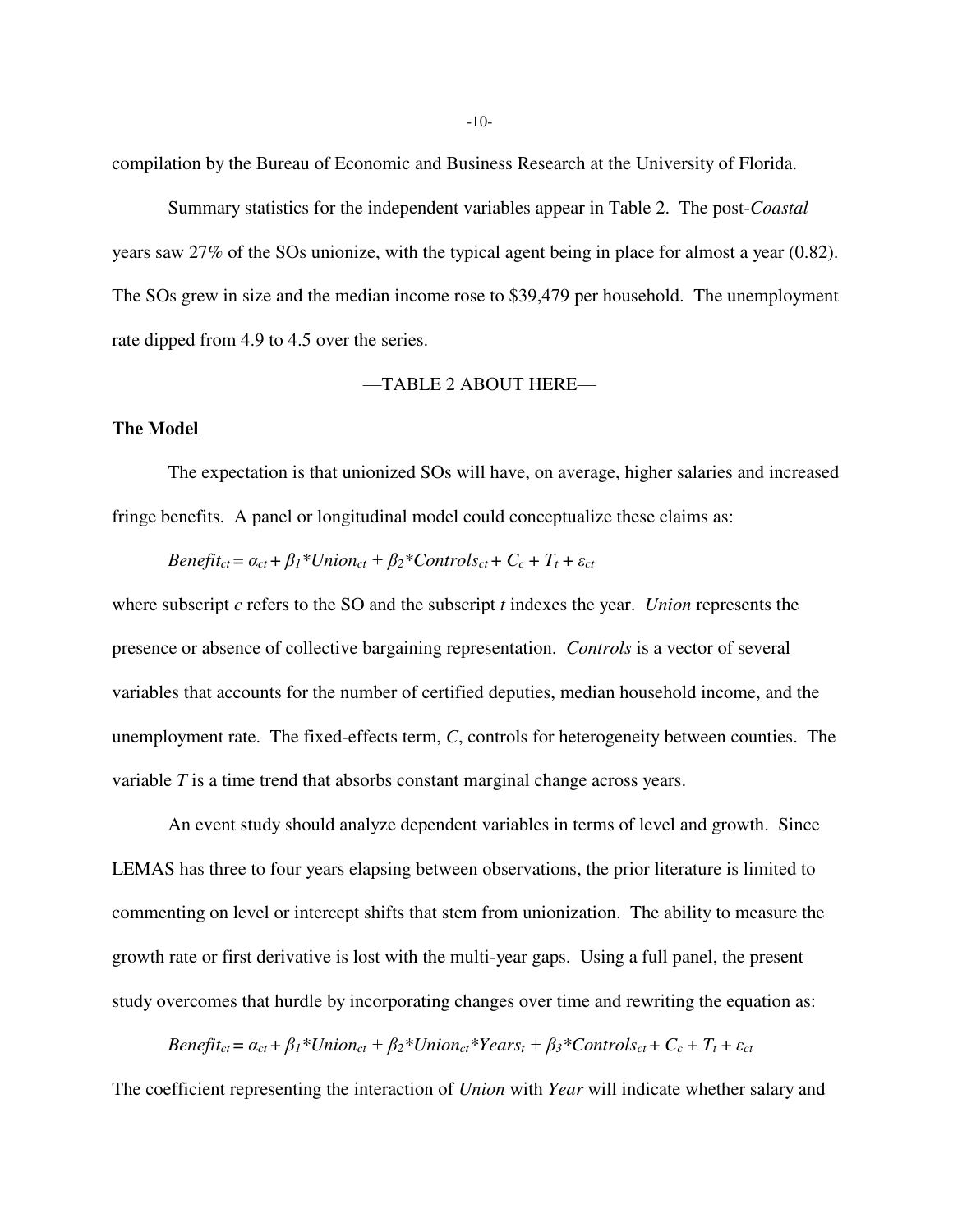other job benefits change immediately or are delayed based on the number of years unionized.

#### **Results**

 Table 3 displays the annual entry-level salary, according to union status, for the 58 SOs affected by the *Coastal* decision. While the 2003 salary difference between unionized and nonunionized sheriff offices is not statistically important, there is a significant salary gap for all the ensuing years. By 2008, unionized deputies are paid \$4,989 more a year than their non-unionized counterparts. To place these salary differentials into perspective, assume that a new recruit joins an average-paying SO in 2003 and earns the average starting salary every year thereafter. If this hypothetical deputy works in a unionized agency, then he or she would accumulate an extra \$24,274 over the six-year period. Of course, it remains to be seen whether variables other than union representation are impinging upon the income figures.

#### ―TABLE 3 ABOUT HERE―

 The right-hand portion of Table 3 enables one to compare starting salaries in unionized and non-unionized SOs that employ 100+ sworn deputies. None of those paycheck differentials attain significance. Even so, a hypothetical rookie working in the typical larger unionized SO would have earned \$8,117 more than his or her non-unionized counterpart during this period.

 Table 4 summarizes the fixed-effects panel data analyses predicting starting salary and benefits for all 58 SOs affected by the 2003 *Coastal* decision. The first equation for each dependent variable contains the intercept shift driven by unionization, the exact same approach taken by previous studies. The second equation introduces an interaction term that tests whether the slope changes in the series according to how many years a union has been operating.

―TABLE 4 ABOUT HERE―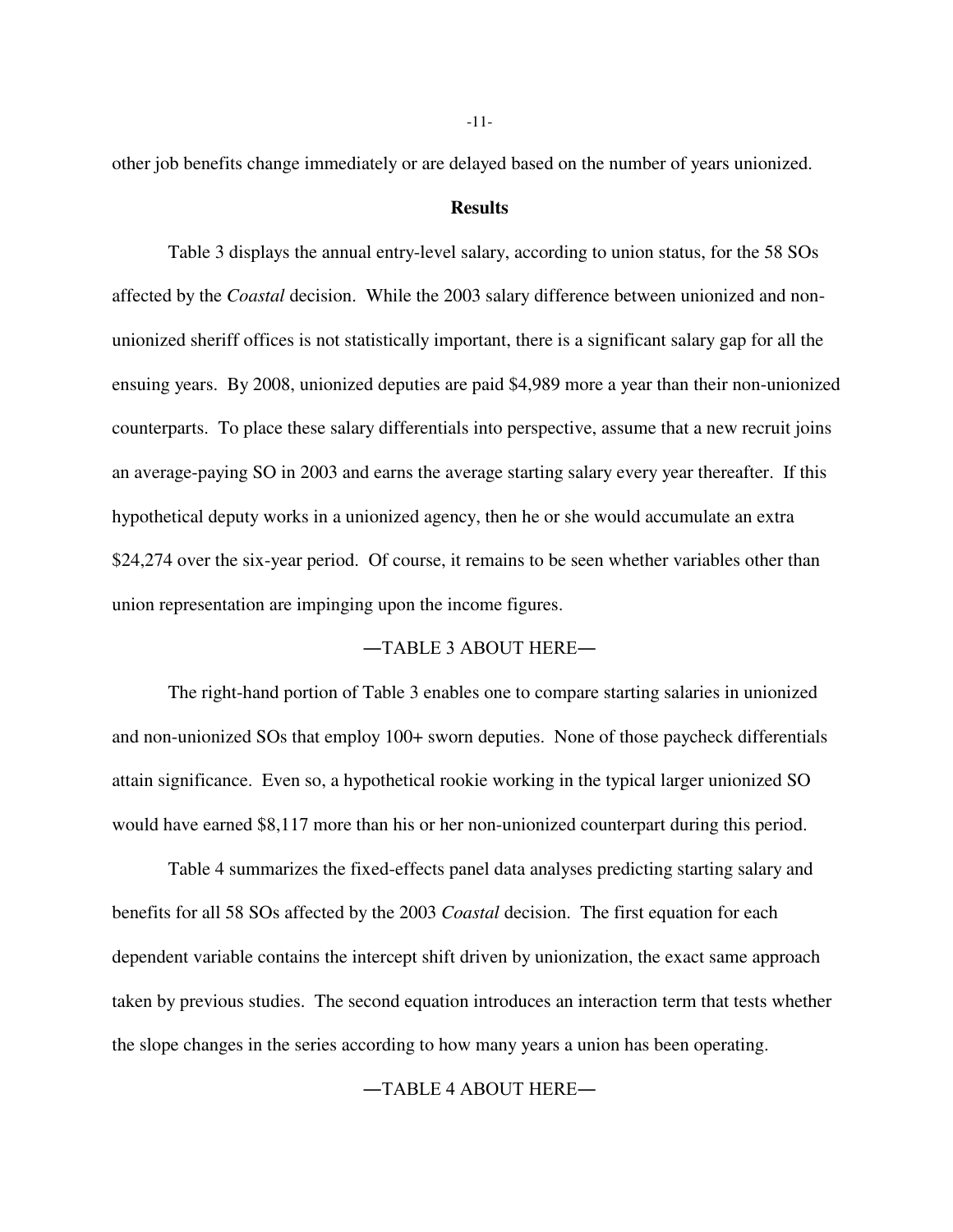Three variables (sworn size, unemployment rate, and union status) are significant predictors of annual salary. Starting pay goes up as agencies become larger, as the unemployment rate drops, and for unionized SOs. When SO size is one standard deviation larger than the mean number of sworn personnel, a wage premium of \$2,169 is added to entry-level salary. Similarly, a 1% decrease in the unemployment rate produces a \$273 increment. Unionization causes salary levels to shift upward. The presence of a union hikes salaries by \$845 for entering personnel.

 Two significant predictors emerge in Equation 2, the unemployment rate and the newly introduced interaction term that combines union presence with tenure. The significant interaction term suggests that the approach used in previous studies might be slightly misleading. Mature bargaining units secure raises faster than SOs with newly minted unions, as well as non-unionized agencies. Annual salaries increase by \$343 (1.2% of the mean in 2003) with each additional year of union status. The 74% variation explained is on par with the Wilson et al. (2006) findings.

 Turning to post-estimation analysis, a Breusch and Pagan Lagrangian multiplier test rejects a random-effects model because of significant variation in the county random-error components. A random-effects approach imposes zero correlation between the independent variables and the counties they describe. In other words, any pertinent variable affecting a county must be well specified. A fixed-effects approach is useful for capturing unobserved variations in each county by relaxing that last assumption to allow correlation and eliminate deviations within the counties. A time plot (not shown here) warns that annual shocks are likely present because entry-level salaries rise each year for both unionized and non-unionized agencies. Without including the significant year trend factor, residual shocks would have driven up estimated wage coefficients across counties and prevented the error term from representing white noise.

-12-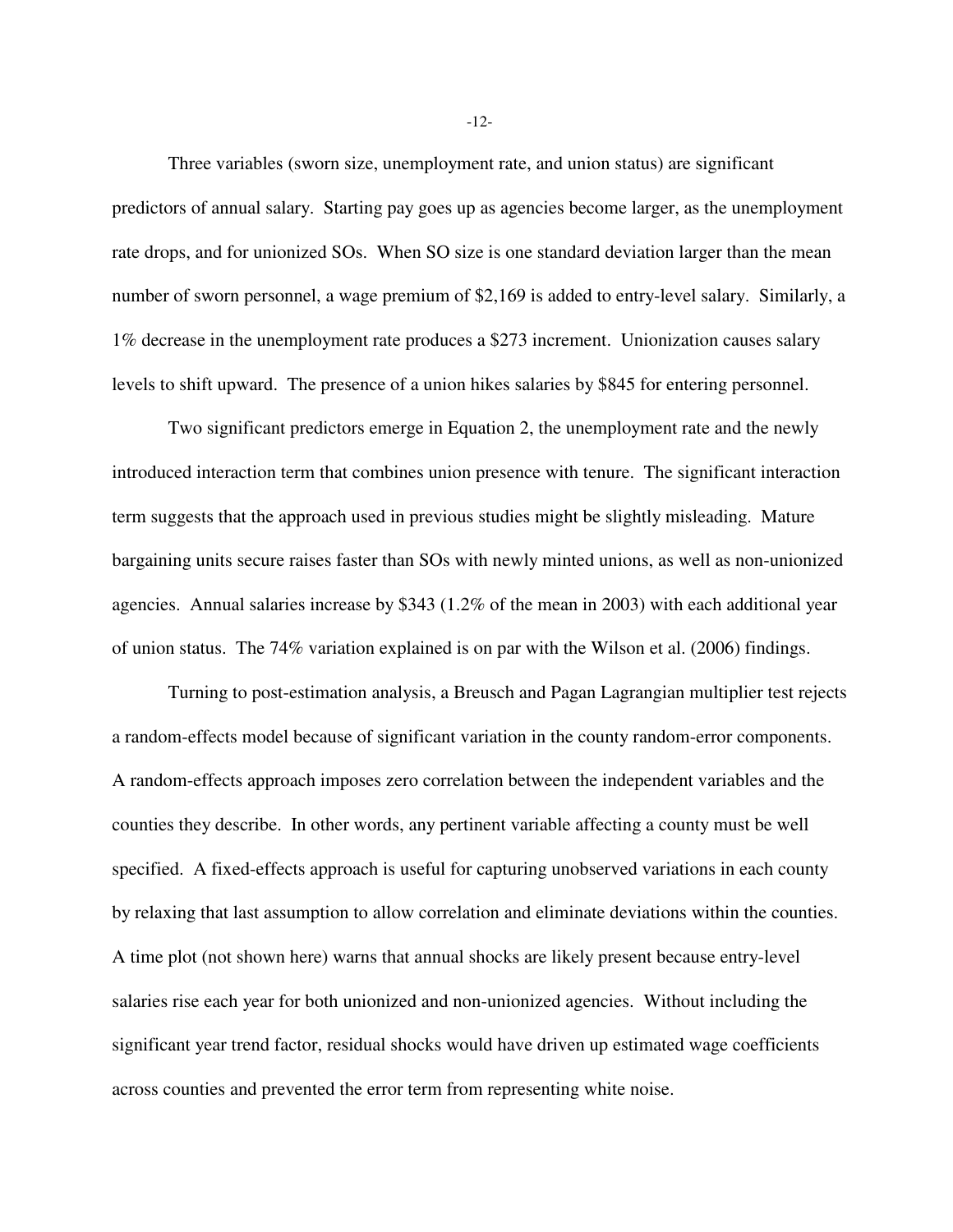The remaining panels in Table 4 examine job benefits. Union presence only alters the salary supplement and buy-back provisions. Interestingly, this finding would not have emerged had the present study relied upon the same strategy that previous studies have selected. While there is no impact derived from unionization, the slope shifts are statistically significant for salary supplements and buy-back provisions. The likelihood of securing salary supplements increases by 61.3% for each additional year a union bargains on behalf of deputies during the post-*Coastal* era. For buy-back provisions, the estimation results are reversed with the intercept now being positive and the interaction term having a negative coefficient. A negative slope occurs because bargaining units immediately obtain buy-back provisions and there are no further changes. If initial negotiations do not procure this job condition, future agreements have even less success.

 The declining sample sizes indicate a lack of variation among agencies. For example, there are 348 data points when the focus is on annual leave, but only 42 observations for tuition reimbursement. If an agency does not provide educational assistance in 2003, it continues not to do so over the years. While the fixed-effects approach works well when analyzing salaries, the estimations for tuition reimbursement are inconclusive. In short, it appears that post-*Coastal* CBAs elevate entry-level salaries, but have a spotty influence on other job aspects.

 Table 5 confines analysis of entry-level salary and job benefits to SOs with at least 100 members. While the unemployment rate is a significant predictor of annual pay, union status is not. This solution would make it seem as if collective bargaining is unsuccessful at eliciting better salaries in the larger SOs. However, the picture changes when an interaction term is introduced. The second equation shows that unionization does have a significant impact on salary levels. Unionized agencies enjoy estimated marginal salary gains around \$408, an annual bonus

-13-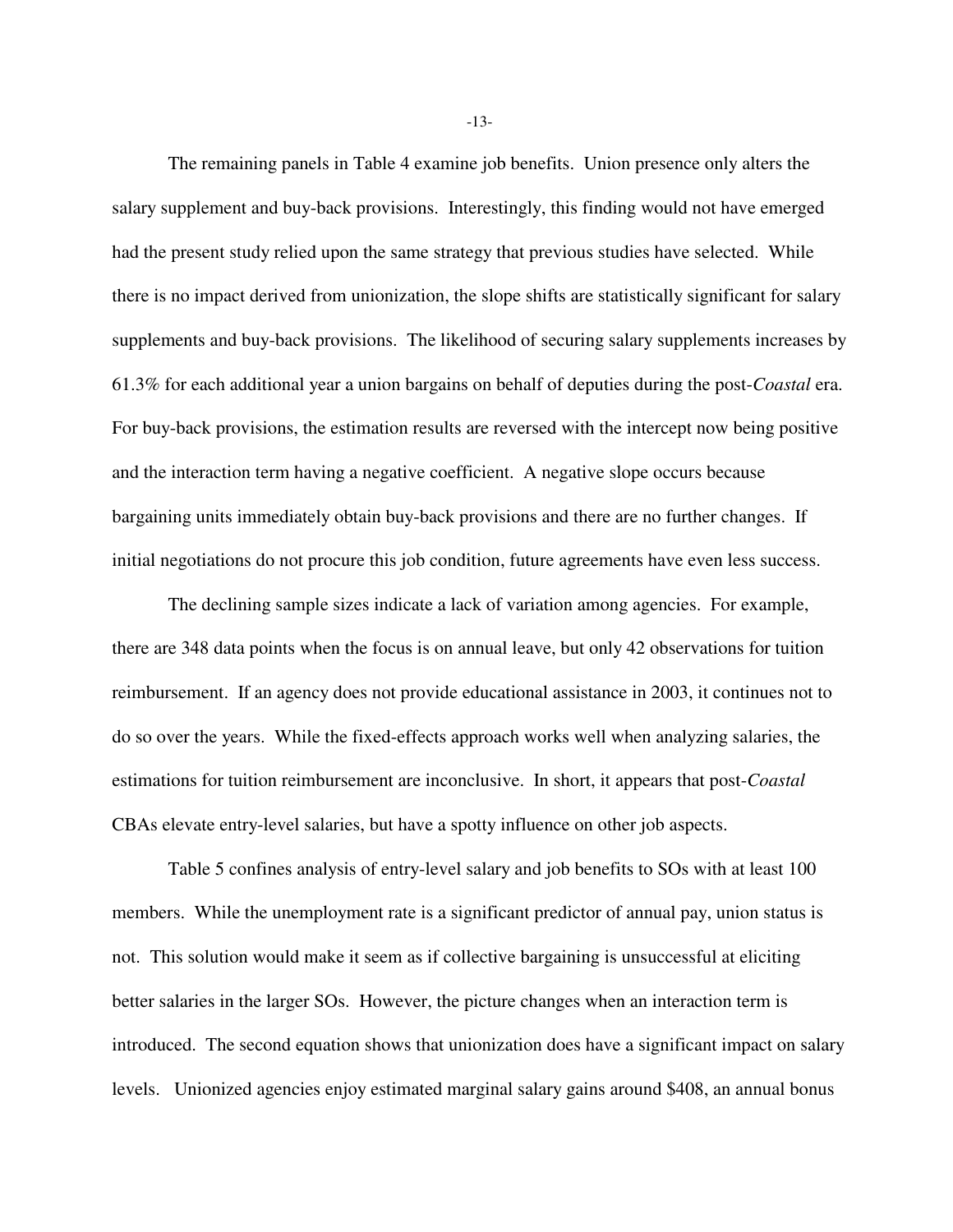of 1.3%, every year after the *Coastal* decision. If the estimation relies on dummy variables for the years unionized (not shown here) instead of interacting union status with tenure, then a CBA would not return a statistically significant influence on salary growth rates until the fifth or sixth year. A considerable passage of time might be needed before a CBA sways starting salaries.

#### ―TABLE 5 ABOUT HERE―

 None of the other job benefits, with the exception of buy-back provisions, fare any better with collective bargaining. Union presence shows a consistent lack of influence upon annual leave, salary supplements, and tuition repayment in the larger agencies because these job benefits exhibit no variation over time. This lack of impact is a bit surprising because larger *Coastal*affected agencies are more likely to unionize (41% for 100+ SOs versus 27% for all *Coastal*affected agencies). Nonetheless, the bigger SOs report a smaller premium for average salaries of unionized and non-unionized departments (a 6.2% gap compared to a 16.0% change by 2008). Perhaps, unions serve some other purpose beyond reforming the selected job benefits.

#### **Discussion**

Two focal concerns frame the current study. The first issue is whether the Florida Supreme Court *Coastal* decision impacted entry-level salaries and other job benefits for deputy sheriffs. Past studies have found that unionization increased salaries (Wilson et al., 2006) and improved supplementary packages (Briggs et al., 2008; Zhao & Lovrich, 1997). The current analysis reveals that unionization in Florida SOs raised starting salaries immediately and decisively, but did not alter other job benefits over the course of the study period.

 The second matter this paper probes is whether restricting the study group to agencies that employ 100+ sworn members, a common cut-off point in the literature, yields comparable results.

-14-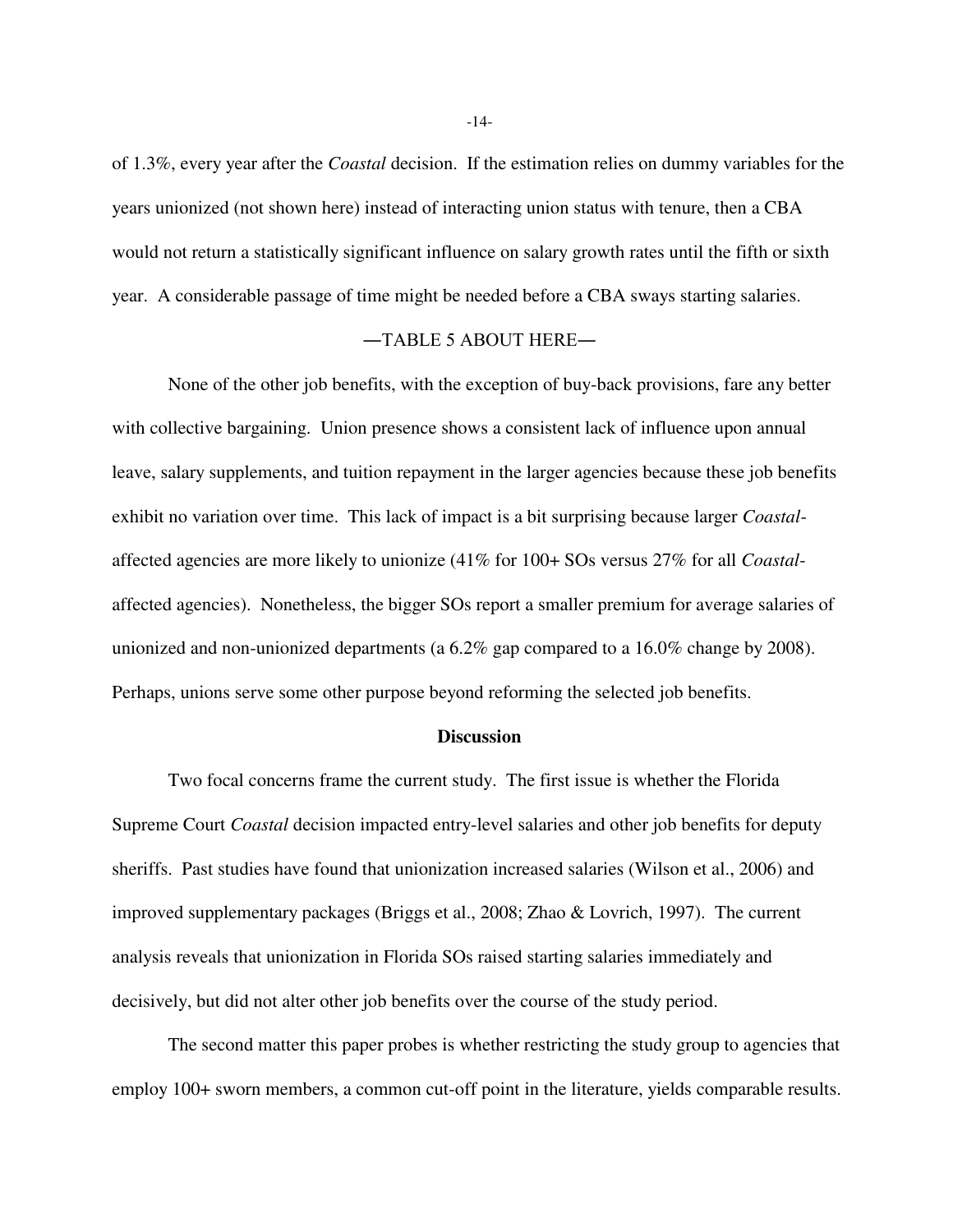Until recently, LEMAS was the sole purveyor of any systematic effort to describe local law enforcement agencies and their operations. Researchers had no alternative data sources at their immediate disposal. As a result, analysts had to be content with the fact that LEMAS completely enumerated larger agencies, but only sampled smaller ones. The advent of CJAP, however, allows an empirical determination as to whether this size restriction produces skewed results.

 Initial salary comparisons show that unions are responsible for higher starting salaries when examining all CJAP entrants, but not when the focus is restricted to just the larger SOs. The salary contrast between all CJAP agencies and the bigger SOs is substantial. Using the entire CJAP database, the hypothetical deputy sheriff working under a CBA would accumulate \$24,274 more in earnings than his or her non-unionized counterpart. That difference drops to \$8,118 when examining just the larger SOs. While union salaries might not be significantly higher in bigger agencies on an annual basis, the cumulative effect of a higher earning power is noticeable.

 The results drawn from the multivariate examination of salaries and job benefits depend upon the analytical strategy chosen. If this paper had followed the previous literature and focused on solely the larger SOs, collective bargaining would not have registered a significant impact on entry-level salaries. Furthermore, restricting union status to a simple dummy variable leaves the impression that a CBA exerts an instantaneous shift in benefit levels. The current inclusion of an interaction term highlights the need to measure a growing or fading marginal effect gained from union tenure. Without this interaction term, the 100+ group makes it look like unions have no material impact on any form of compensation. However, for both the CJAP and bigger SOs, collective bargaining registers a change in growth rates on entry-level salary and at least one other benefit. Although other benefits remain relatively unchanged over the 2000–08 interval, unions

-15-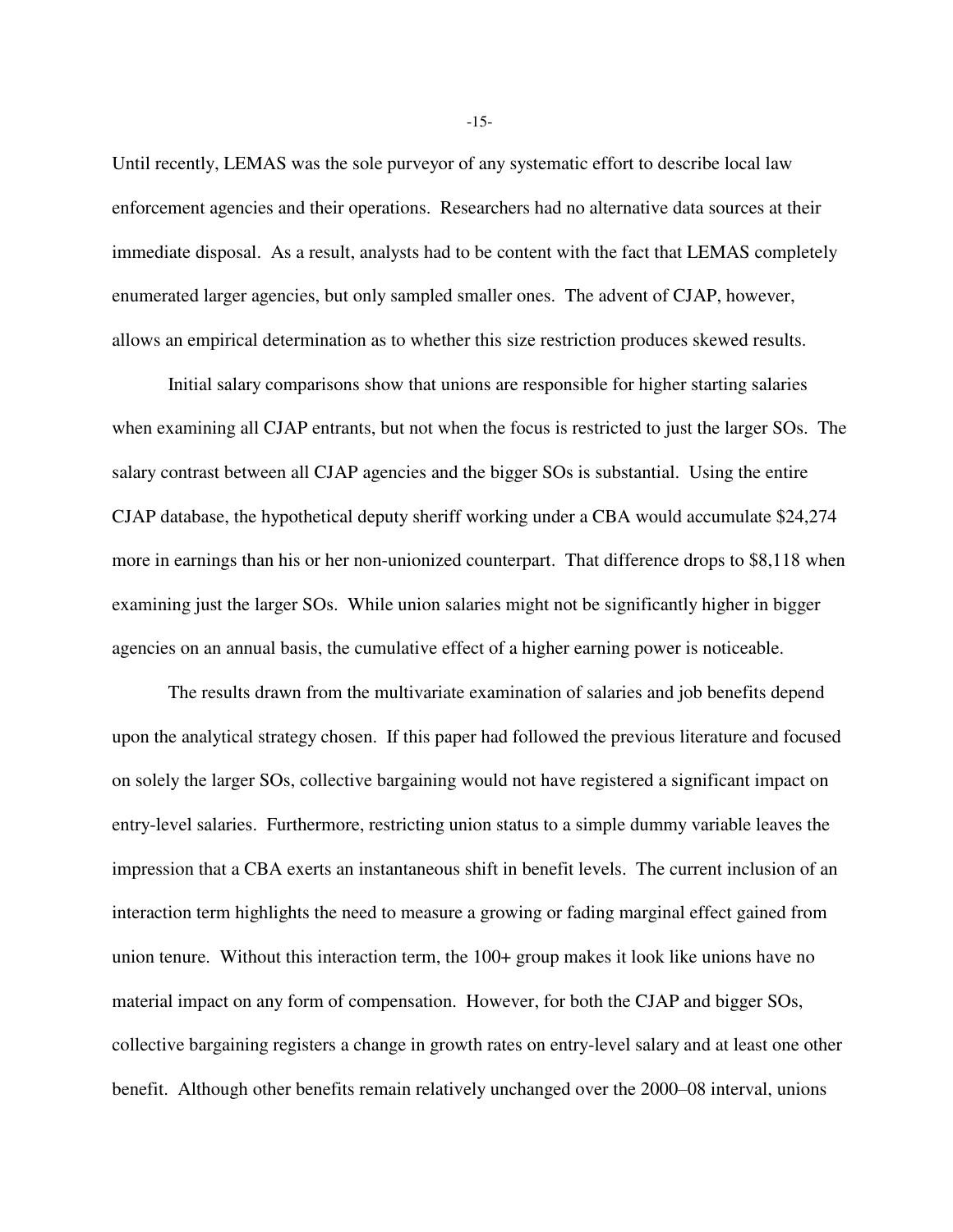swiftly secure better buy-back provisions. Overall, a study restricted to larger agencies would have risked overstating the limited results and would have missed out on the possibility that salary supplements improve with prolonged union presence. With these comments in mind, it might be prudent for future researchers to be mindful of this effect when analyzing just larger agencies.

#### **Limitations**

 Several other aspects deserve attention before embracing these findings as definitive. First is the assumption that all unions are interchangeable. Experience indicates they are not. For instance, Polk County deputies grew disenchanted with their fledgling union, voted to oust the bargaining agent, and declined further union advocation. According to PERC, the Fraternal Order of Police and the Police Benevolent Association are the most common labor representatives. Both groups have a network of state chapters and a national headquarters. Whether one entity is a better organizer or wields greater negotiating strength at the bargaining table remains unknown.

 Second, this paper does not track union activities. Unions can endorse candidates who are running for local offices, make campaign contributions, and mobilize volunteers for numerous tasks. The influence of these activities is not assessed in this study.

Third, Florida is a "right-to-work" state. Even though *Coastal* authorizes collective bargaining, deputy sheriffs cannot be required to join the union as a condition of gaining or continuing employment. Because Florida unions negotiate on behalf of all in-unit members, they provide representation for both dues-paying members and "free riders."<sup>10</sup> Many labor groups regard their directories as proprietary information and do not disclose membership statistics. As a result, a simple dichotomous indicator regarding union status might not be sensitive to the degree of representation or the strength of a labor group in an agency.

-16-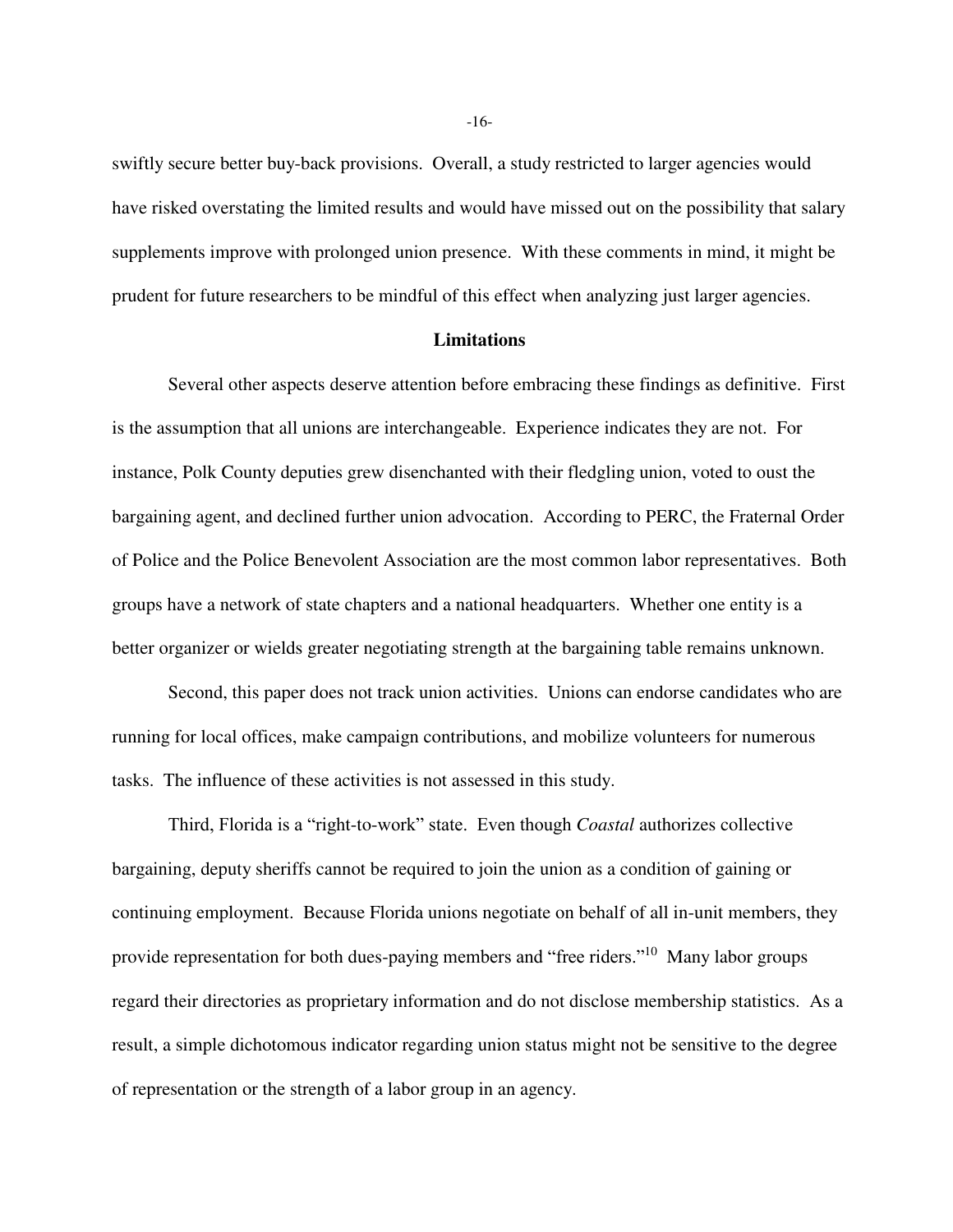Fourth, it is assumed that all CBAs are equivalent. Even though Carter and Sapp (1992) show that considerable variation exists in contract clauses, no effort was expended to compare and contrast CBA contents. For example, a multi-year wage agreement carved out prior to the current recession might contain much more lucrative terms than pay raises negotiated during a more austere climate, especially one characterized by high unemployment rates and declining budgets.

 A fifth consideration is that a local cost-of-living adjustment is not an easy task to undertake. The Bureau of Economic and Business Research (2009) contains several inflationary measures of the Consumer Price Index. Many of these calibrations portray Florida county annual inflation rates as falling within the 0–1% range. In contrast, national figures from the U.S. Department of Labor (2009) suggest slightly higher rates in the neighborhood of a 2–3% climb. While the Bureau of Economic and Business Research (2009) constructs an index for essential public workers like Florida teachers, it does not calculate similar wage indices for county law enforcement personnel. An index to overcome these limitations would be helpful.

 Sixth, the present study overlooks one of the most significant union protections, a standardized grievance procedure and the addition of *Weingarten* rights (*National Labor*  Relations Board v. Weingarten, 1975).<sup>11</sup> It is true that the state "Law Enforcement Officers' Bill of Rights" (*Florida Statutes 2009*, Chapter 112.532), along with the *Garrity Rule* (*Garrity et al. v. New Jersey*, 1966), already guarantee certain procedural safeguards to law enforcement officers under criminal investigation. However, CBAs can afford an additional layer of protection against overzealous and unfair management practices when it comes to disciplinary actions.<sup>12</sup>

 Seventh, the supplemental job benefits analyzed in this paper are limited to annual leave amounts, salary supplements, buy-back provisions, and tuition reimbursement. Other perks (take-

-17-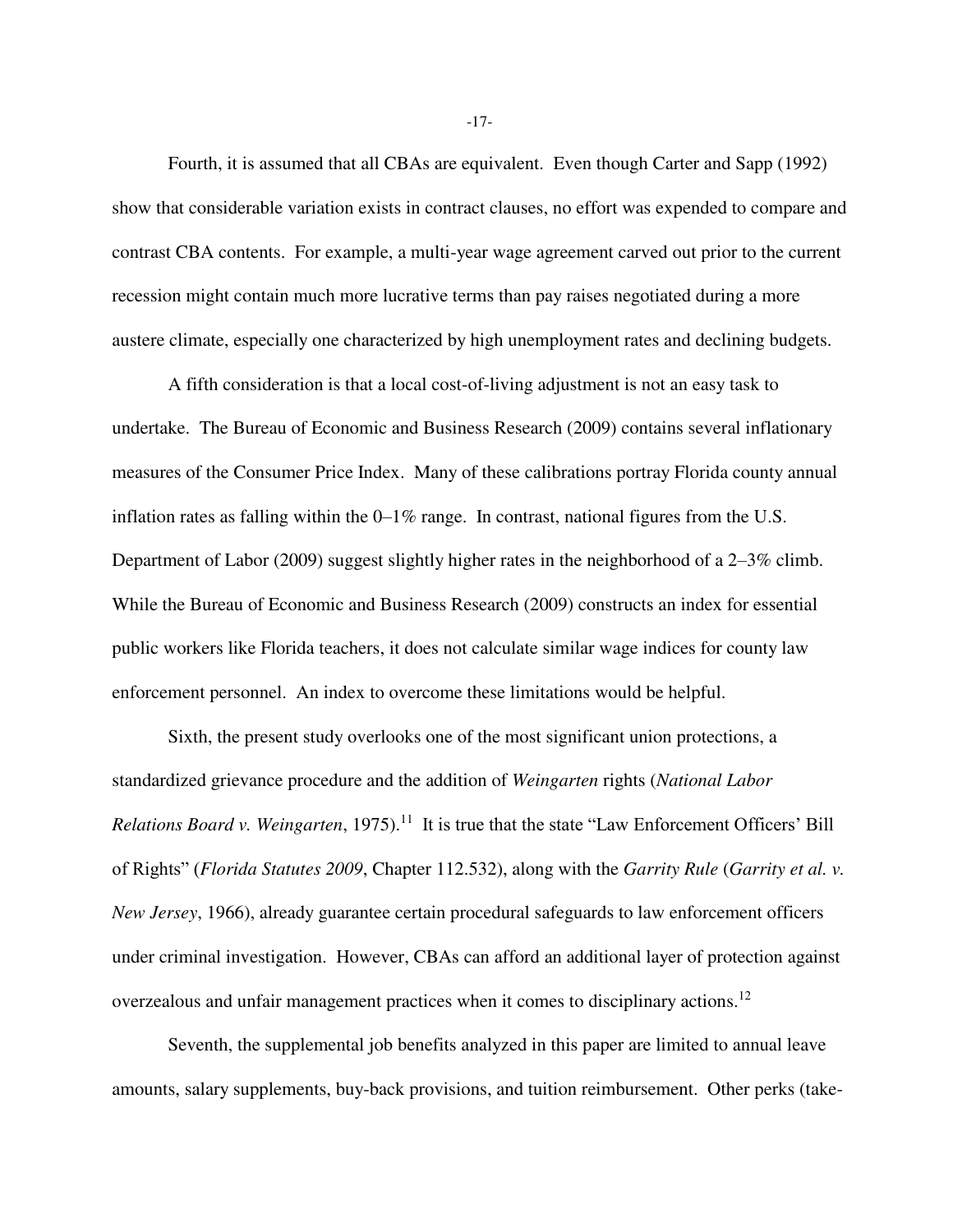home vehicles, clothing/cleaning allowances, wellness program subsidies, cell phones) have gone unnoticed, both in the present study and in the past literature.

 Another consideration lies with the effort to integrate the CJAP and LEMAS instruments. While the two systems may appear similar, they differ in how they acquire responses about collective bargaining. LEMAS asks, "Is collective bargaining authorized for your agency's employees?" The instructions are to check either a "yes" or a "no" box for sworn personnel and again for non-sworn personnel. This approach could invite distortion. For example, prior to *Coastal*, only the nine counties that had won legislative approval could respond affirmatively. After the *Coastal* decision, all 67 SOs could indicate "yes" because the Florida Supreme Court struck down pre-existing barriers and now authorized collective bargaining for all sheriff deputies. Being eligible to unionize does not necessarily imply that an agency actually traversed the steps necessary to install a union. In contrast, the CJAP is more direct with its query, "Does your agency belong to a collective bargaining unit (PBA, FOP, etc.) for sworn personnel?"

 Eighth, another difference associated with the LEMAS approach stems from the interval between successive administrations of the survey. Past studies use LEMAS data covering the years 1990, 1993, 1997, and 2000. The gaps between the survey years could introduce imprecision. For example, members may have moved to disband their collective bargaining unit, observed the mandatory one-year grace period required by the Florida PERC, and then voted in a new union. Without continuously tracking union activity annually, LEMAS would overlook this internal turmoil and mischaracterize union presence as uninterrupted over this entangled period.

 Ninth, the purpose of this study was to analyze the impact of the *Coastal* decision, not unionization *per se*. The Florida Legislature had granted permission to nine SOs to unionize prior

-18-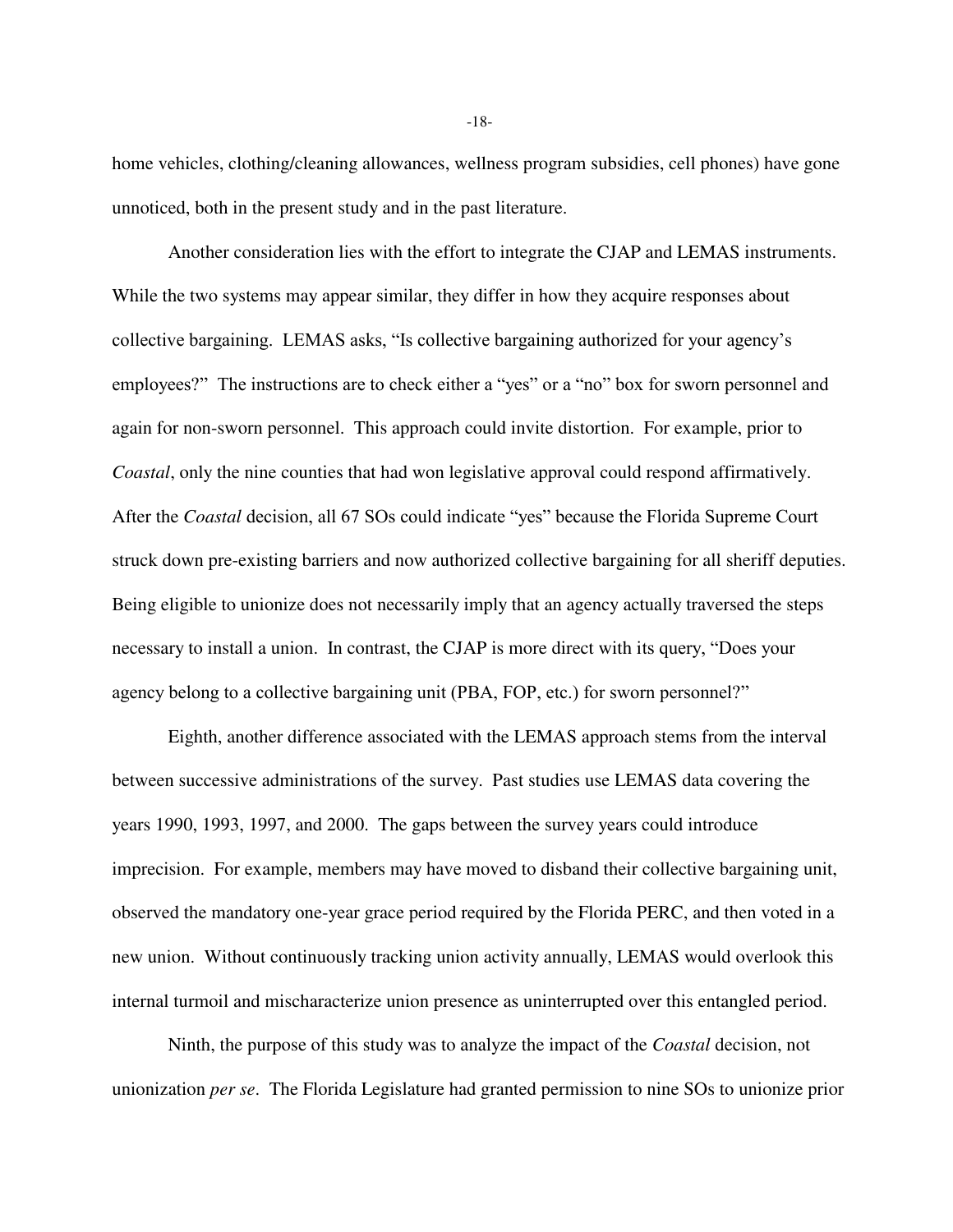to *Coastal* and, as a result, they were eliminated from the study group. Had these counties been included, seven would have joined the  $100+$  sworn member group.<sup>13</sup>

 Finally, there is a need to consider short-term versus long-term effects. The present study uncovered a delayed effect with the interaction term. There appears to be a five- or six-year lagged impact on starting salaries. Whether it takes longer for spin-off benefits to materialize remains undetermined. It may very well be that certain benefits emerge only after collective bargaining agent has accrued sufficient time to establish an effective stronghold.

#### **Conclusion**

 This study addresses the issue of what happened to entry-level salaries and other job benefits once Florida deputy sheriffs won the right to unionize. This topic is extremely timely, especially when viewed against the backdrop of ongoing federal congressional activity. Sponsors have renewed efforts to make collective bargaining a national priority by introducing a bill titled "The Public Safety Employer-Employee Cooperation Act of 2009" for consideration in the 111<sup>th</sup> Congress. The House version (H.R. 413) debuted in January of 2009; the Senate companion (S. 1611) was unveiled in August of 2009. This legislative initiative grants the right to engage in collective bargaining to public safety employees, which includes law enforcement officers. An earlier version passed the House on July 17, 2007 by a vote of 314–97, only to languish in the Senate chambers. The National Sheriffs' Association (Webre, 2008) and the International Association of Chiefs of Police (2008) have expressed their opposition to this legislation, while the National Association of Police Organizations (2009) and the Fraternal Order of Police (2009) have thrown their weight behind these proposals. Obviously, Florida does not stand alone in its historical opposition to collective bargaining. Should proponents rally and gain passage of the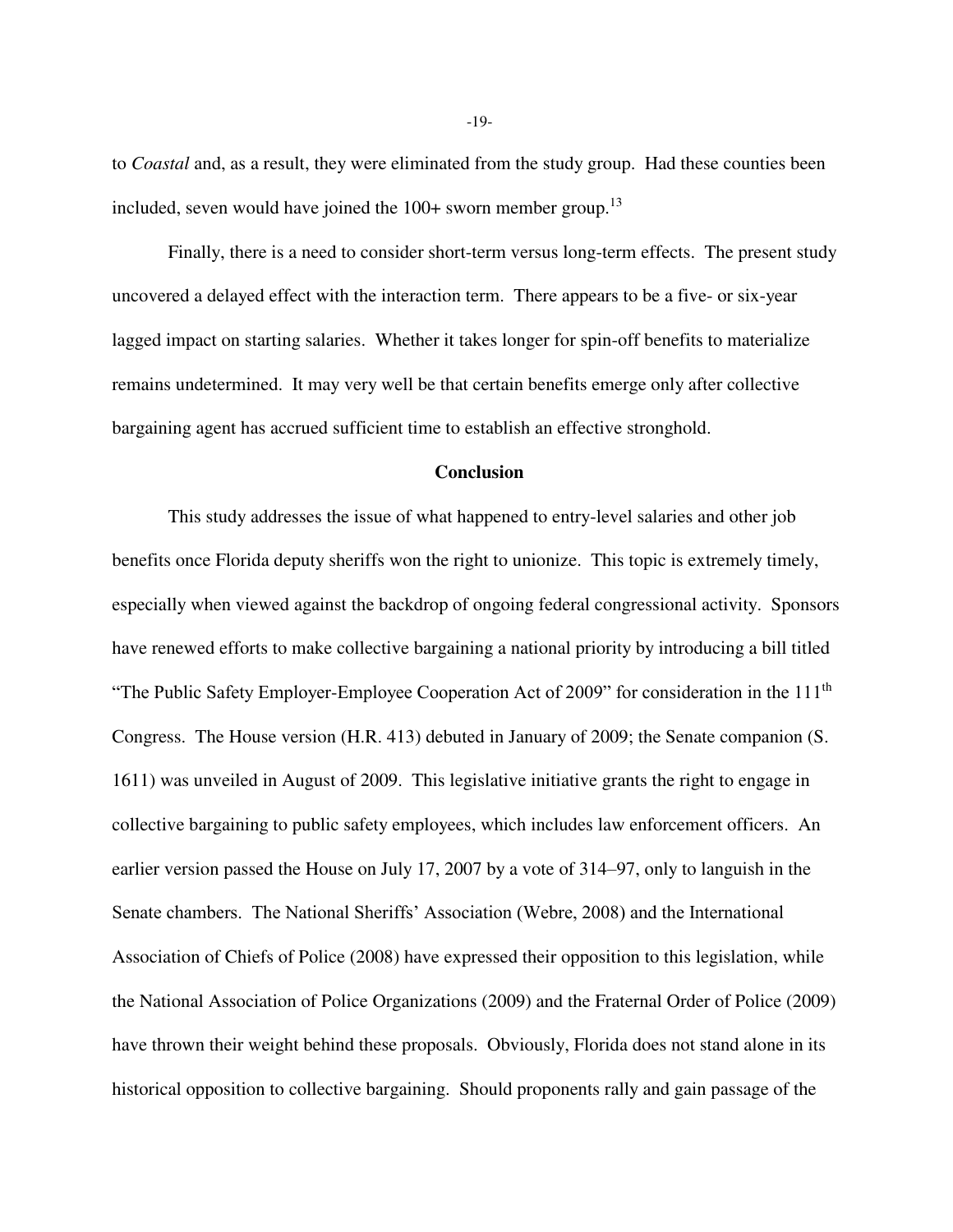-20-

pending federal legislation, the current study may offer insight as to what lies ahead.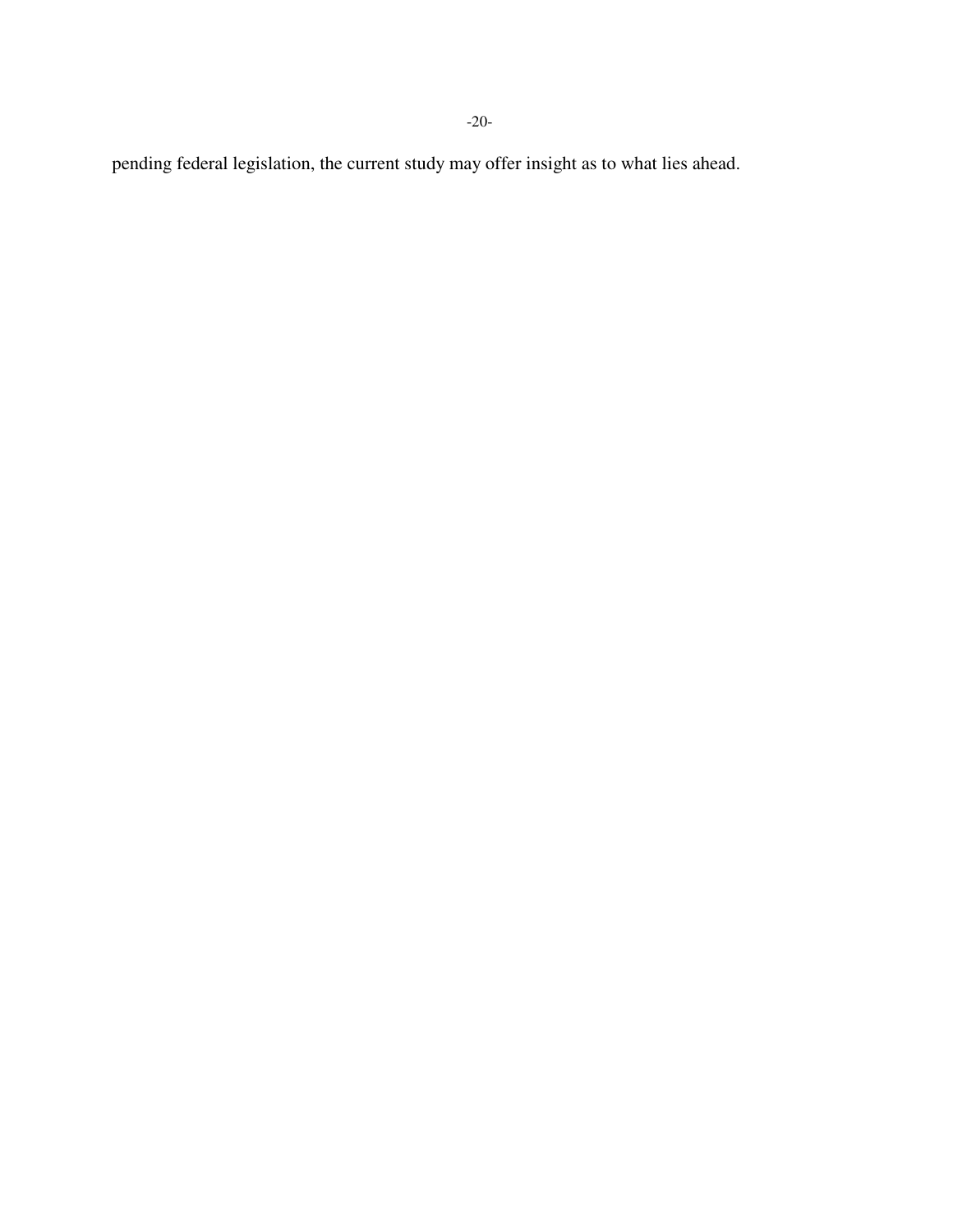#### **Notes**

1. The 2003 CJAP reveals that 57% (*n* = 33) of the SOs affected by *Coastal* contained fewer than 100 deputies. The stratified sampling strategy employed by the 2003 LEMAS enlisted 17% (*n* = 7) of the Florida SOs with less than 100 sworn personnel. Thus, if the current study relied upon LEMAS as the database, it would eliminate over three-fourths of the smaller SOs that the *Coastal* ruling could impact and the resulting sample size would be too small to conduct any sophisticated statistical analysis. Also, reliance upon LEMAS over several points in time would render the current study cross-sectional rather than longitudinal because LEMAS samples the smaller SOs.

2. The state legislature allowed Broward, Charlotte, Escambia, Jacksonville, Miami-Dade, and Volusia SOs to unionize in 2000. Flagler, Monroe, and Nassau SOs gained permission in 2001.

3. The total number of observations represents the 58 SOs multiplied by the number of years (6).

4. Ten of the 522 salary data points displayed missing values. Each SO with a missing value had recorded a starting salary for the previous and the subsequent years so the mid-point value was substituted to alleviate this problem. Five interpolated values occurred in 2003, the year of the *Coastal* ruling. However, it would appear that any interference caused by these missing values would be minimal in light of how long it typically takes management and labor to reach a CBA. The procedure in Florida for instituting union representation involves canvassing employees for their signatures to demonstrate a sufficient interest in organizing, presenting a petition for representation to PERC, PERC reaching a determination as to which employees are eligible for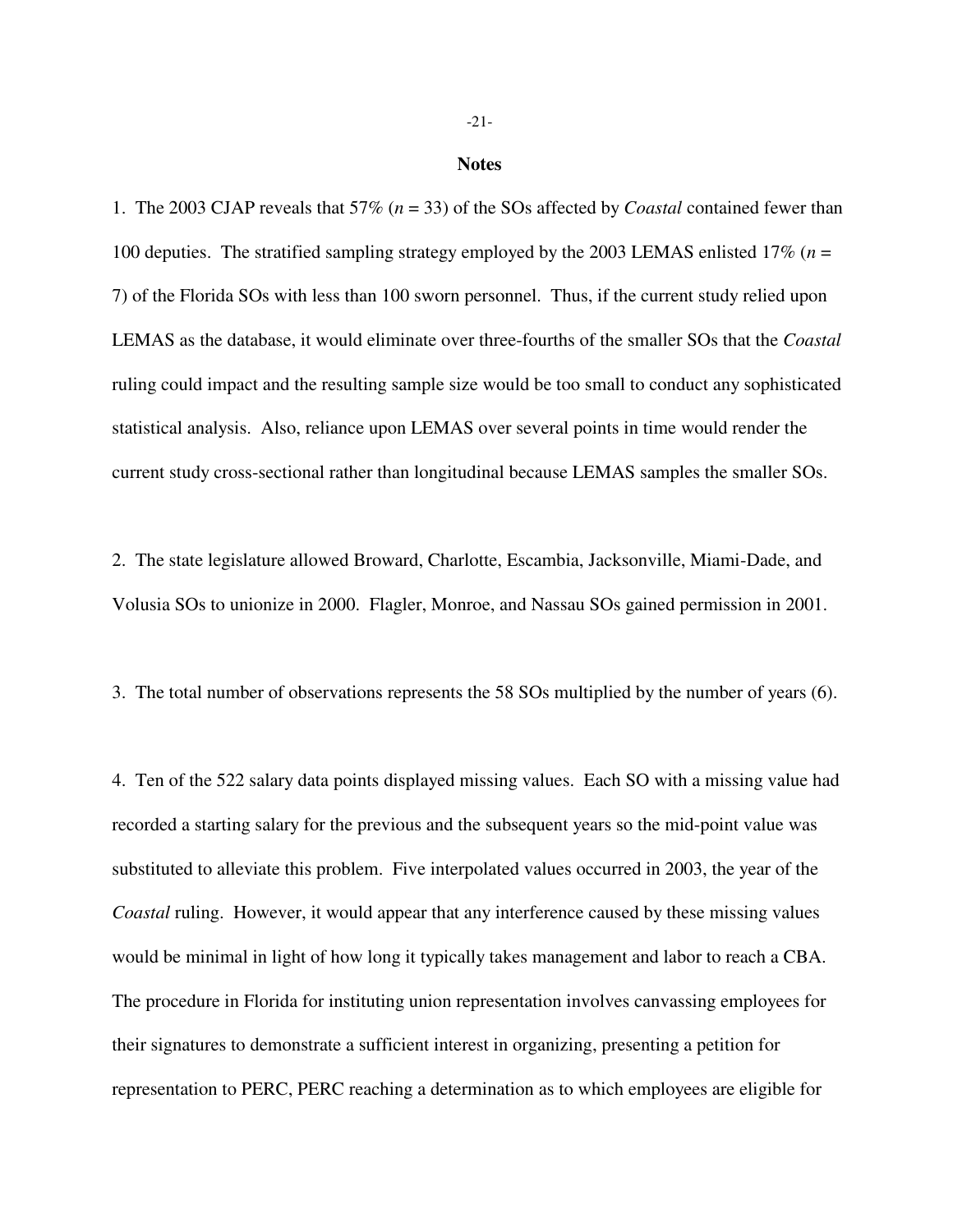inclusion in the unit, arranging for and holding an election, and certifying the election results. Negotiations between management and workers can begin only after this three-to-five-month process is completed. Once both sides have come to terms, a formal contract ratification vote must take place before the CBA becomes binding. If management and labor are unable to agree on a contract, an impasse is declared and the matter is referred to a mediator and, if necessary, to a special master for binding arbitration (Florida PERC, 2004). In light of all these steps and the time they consume, it is highly unlikely that efforts to engage in collective bargaining impinged upon the 2003 salary.

5. Thirteen SOs had missing data regarding shift differential pay. Nine displayed the same information for at least three years prior to and three years after the missing data point. Four SOs registered the same values for five years prior to the missing data point and for two years afterwards. Longevity pay exhibited almost the exact same pattern. Given this consistency, missing values were converted so as to represent the observed pattern in the ongoing series.

6. Sixteen SOs presented missing data points, with most showing a disruption in an ongoing series of consistent values. Hence, substitutions were introduced to allow the continuation of these patterns

7. Florida sponsors a salary incentive program whereby the state augments the monthly salary of sworn personnel who have earned a two-year and/or a four-year college degree (*Florida Statutes 2009*, Chapter 943.22).

-22-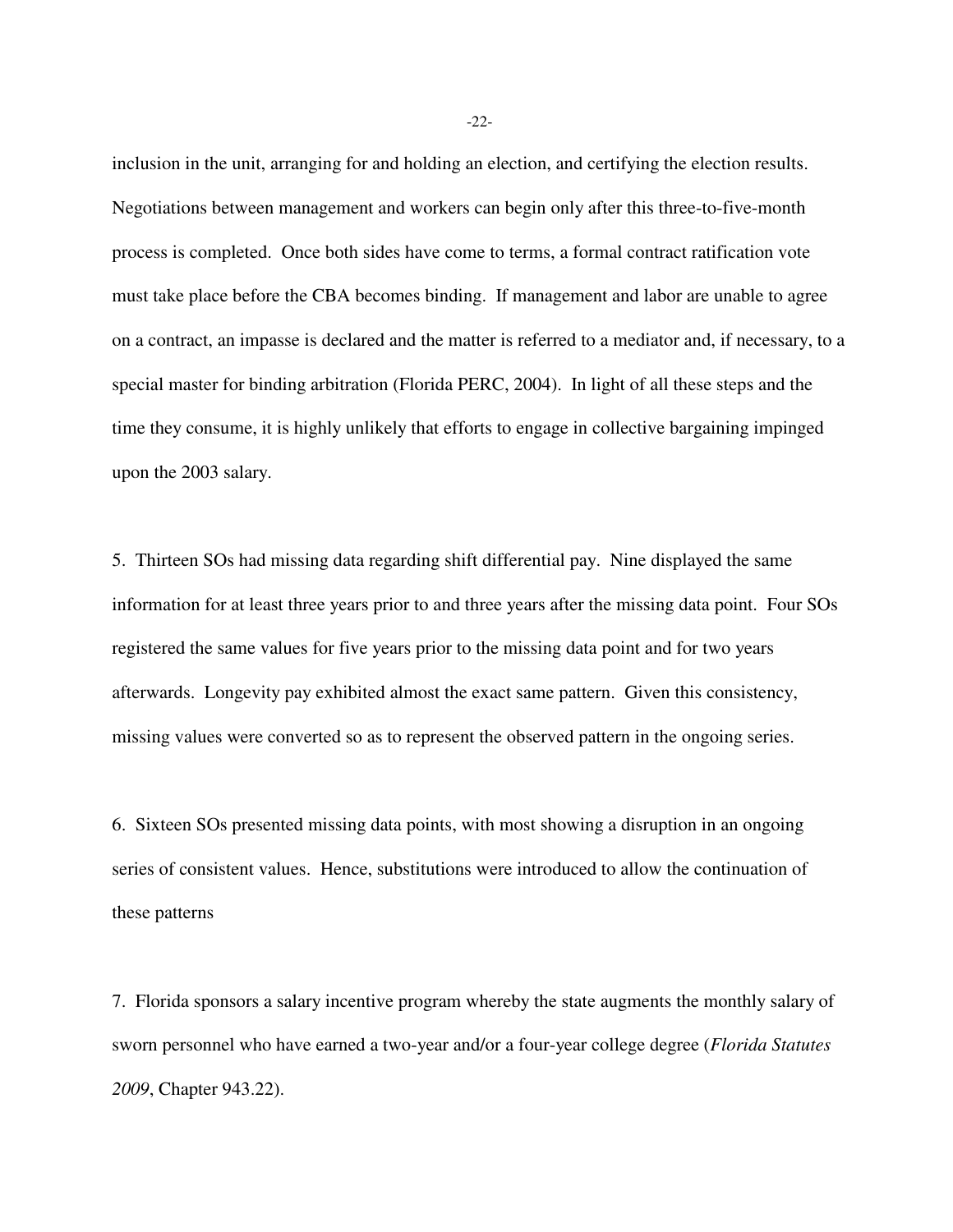8. Perusal of the data revealed 17 data points were missing. Nearly all these instances involved a sequence of consistent values in which one entry was missing. These values were changed to produce a uniform series of observations.

9. For example, the Alachua County figures showed the per capita expenditure to be \$1.03 in 2000, but then dropping to 34 cents in 2001 only to soar to almost \$105 in 2002. Similarly, Okaloosa County vacillated from an expenditure of \$0.46 in 2000 to over \$91 the following year.

10. "Free riders" are workers who enjoy CBA benefits even though they do not pay union dues.

11. *Weingarten* protections include the right to have a union representative present during internal affairs interviews.

12. For example, the Florida PERC recently rescinded a five-day suspension levied against a deputy, who also served as a union official, after the Sheriff deemed comments the deputy wrote in a union newsletter were derogatory (*Dickey v. Gee*, 2009). Instances like this illustrate how unions can operate as a check-and-balance against unfair labor practices.

13. The 2000 CJAP reported the following sworn sizes for the eliminated SOs: Broward (1,064), Charlotte (178), Dade (3,020), Duval (1,515), Escambia (344), Flagler (61), Monroe (168), Nassau (53), and Volusia (378).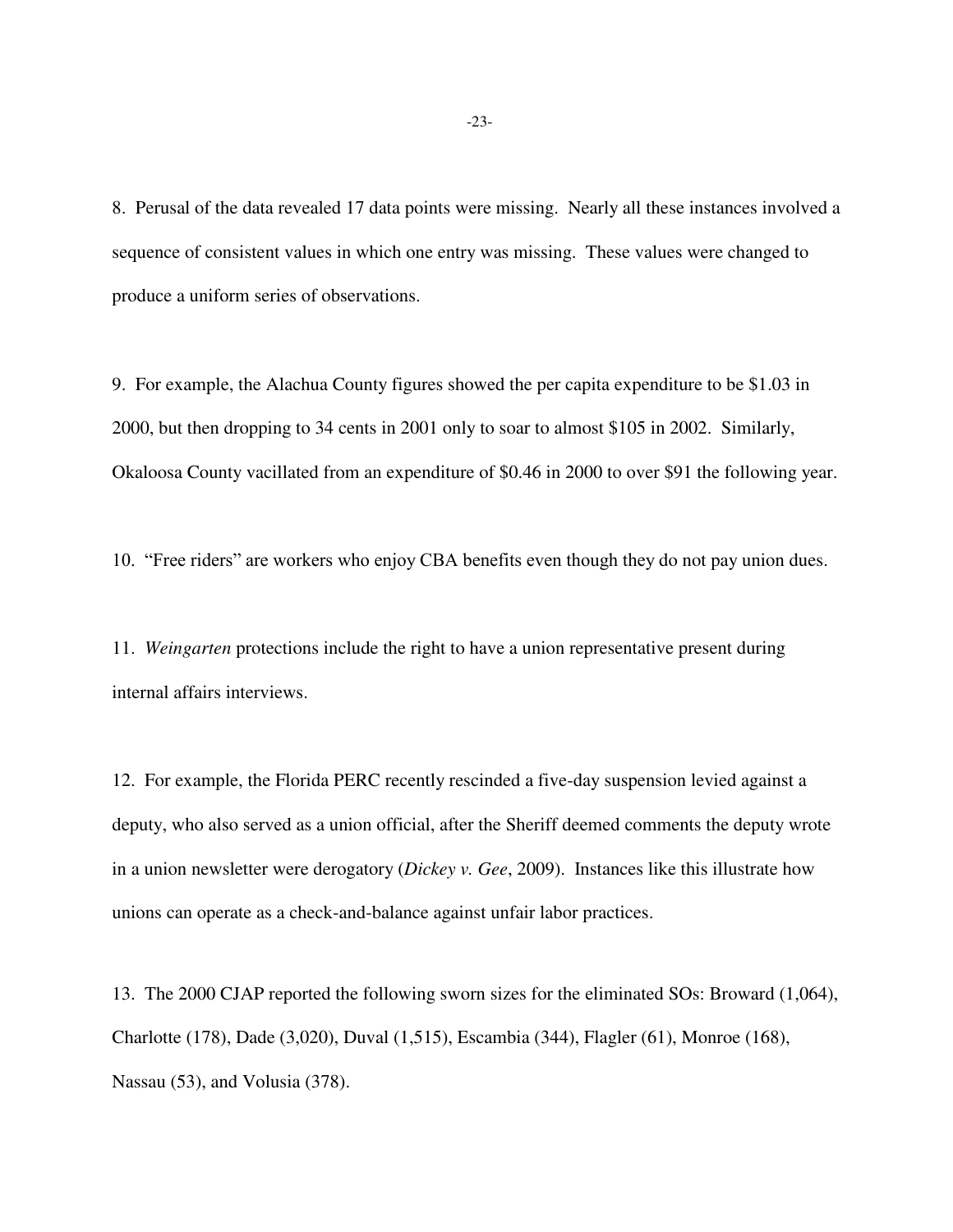# -24-

## TABLE 1

|             | Salary   |         | # Annual<br>Leave Days |      | Salary<br>Supplement | Buy-Back | Tuition<br>Reimbursement |
|-------------|----------|---------|------------------------|------|----------------------|----------|--------------------------|
| Year        | M        | SD      | M                      | SD   | M                    | M        | M                        |
|             |          |         |                        |      |                      |          |                          |
| 2000        | \$23,956 | \$3,486 | 10.3                   | 4.59 | 0.34                 | 0.43     | 0.47                     |
| 2001        | \$25,064 | \$3,695 | 10.7                   | 4.65 | 0.29                 | 0.48     | 0.55                     |
| 2002        | \$26,262 | \$4,139 | 10.0                   | 3.21 | 0.31                 | 4.41     | 0.52                     |
| 2003        | \$27,405 | \$4,275 | 10.4                   | 3.22 | 0.33                 | 0.40     | 0.50                     |
| 2004        | \$28,251 | \$4,670 | 11.0                   | 4.27 | 0.34                 | 0.45     | 0.53                     |
| 2005        | \$29,862 | \$4,529 | 10.3                   | 3.30 | 0.41                 | 0.41     | 0.57                     |
| 2006        | \$31,491 | \$4,946 | 10.5                   | 3.24 | 0.41                 | 0.45     | 0.57                     |
| 2007        | \$32,455 | \$5,275 | 10.6                   | 3.05 | 0.34                 | 0.53     | 0.57                     |
| 2008        | \$32,895 | \$5,234 | 11.1                   | 4.36 | 0.41                 | 0.53     | 0.55                     |
|             |          |         |                        |      |                      |          |                          |
| $2000 - 02$ | \$25,094 | \$3,773 | 10.3                   | 4.15 | 0.32                 | 0.44     | 0.51                     |
| $2003 - 08$ | \$30,393 | \$5,226 | 10.7                   | 3.60 | 0.38                 | 0.46     | 0.55                     |
|             |          |         |                        |      |                      |          |                          |
| 2000-08     | \$28,627 | \$5,425 | 10.5                   | 3.80 | 0.36                 | 0.46     | 0.54                     |
|             |          |         |                        |      |                      |          |                          |

# Descriptive Statistics, Dependent Variables (*n* = 58)

**Note:** Salary is not adjusted for inflation. A code of 1 for salary supplement, buy-back, and tuition reimbursement indicates the presence of that attribute, while a code of zero indicates absence.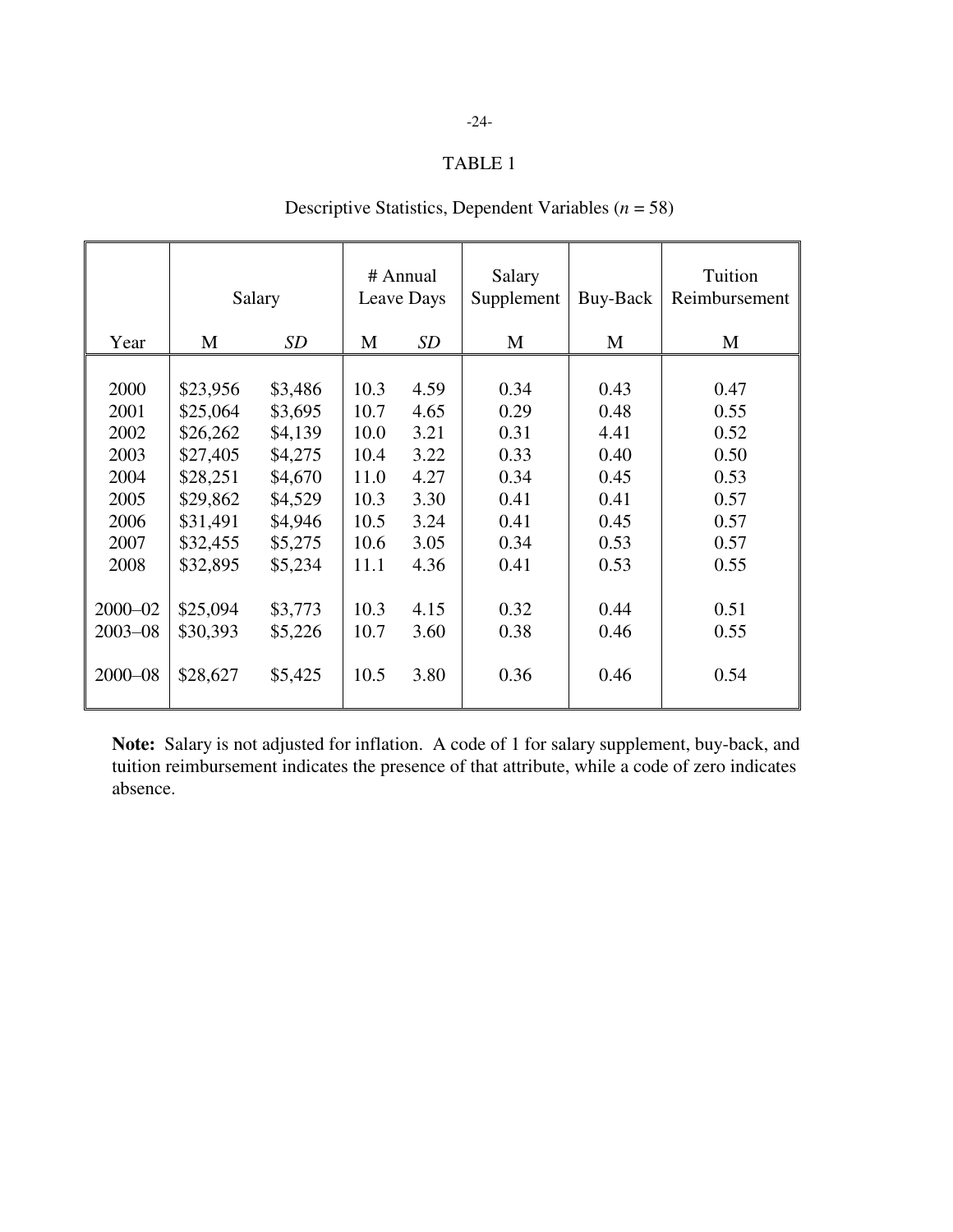### TABLE 2

# Descriptive Statistics, Independent Variables (*n* = 58)

|             | Union | Years<br>Unionized |      | Sworn Size |           | Median<br>Household<br>Income |         | Unemployment |           |  |
|-------------|-------|--------------------|------|------------|-----------|-------------------------------|---------|--------------|-----------|--|
| Year        | $\%$  | M                  | SD   | M          | <b>SD</b> | M                             | SD      | M            | <b>SD</b> |  |
|             |       |                    |      |            |           |                               |         |              |           |  |
| 2000        | 0.00  | 0.00               | 0.00 | 170        | 249       | \$34,795                      | \$6,400 | 4.1          | 0.87      |  |
| 2001        | 0.00  | 0.00               | 0.00 | 174        | 254       | \$33,954                      | \$6,507 | 4.9          | 0.93      |  |
| 2002        | 0.00  | 0.00               | 0.00 | 178        | 262       | \$34,168                      | \$6,685 | 5.7          | 0.91      |  |
| 2003        | 0.16  | 0.16               | 0.37 | 182        | 265       | \$35,066                      | \$6,788 | 5.1          | 0.91      |  |
| 2004        | 0.21  | 0.36               | 0.74 | 185        | 265       | \$36,597                      | \$7,030 | 4.5          | 0.93      |  |
| 2005        | 0.24  | 0.60               | 1.14 | 188        | 270       | \$38,663                      | \$7,080 | 3.7          | 0.74      |  |
| 2006        | 0.33  | 0.93               | 1.53 | 193        | 272       | \$40,659                      | \$7,858 | 3.4          | 0.68      |  |
| 2007        | 0.33  | 1.26               | 1.96 | 202        | 286       | \$42,857                      | \$7,925 | 4.1          | 0.87      |  |
| 2008        | 0.34  | 1.60               | 2.40 | 204        | 295       | \$43,034                      | \$8,199 | 6.2          | 1.29      |  |
|             |       |                    |      |            |           |                               |         |              |           |  |
| $2000 - 02$ | 0.00  | 0.00               | 0.00 | 174        | 254       | \$34,306                      | \$6,504 | 4.9          | 1.11      |  |
| $2003 - 08$ | 0.27  | 0.82               | 1.59 | 192        | 274       | \$39,479                      | \$8,027 | 4.5          | 1.31      |  |
| $2000 - 08$ | 0.18  | 0.55               | 1.36 | 186        | 267       | \$37,755                      | \$7,932 | 4.6          | 1.26      |  |

**Note:** Median household income is not adjusted for inflation.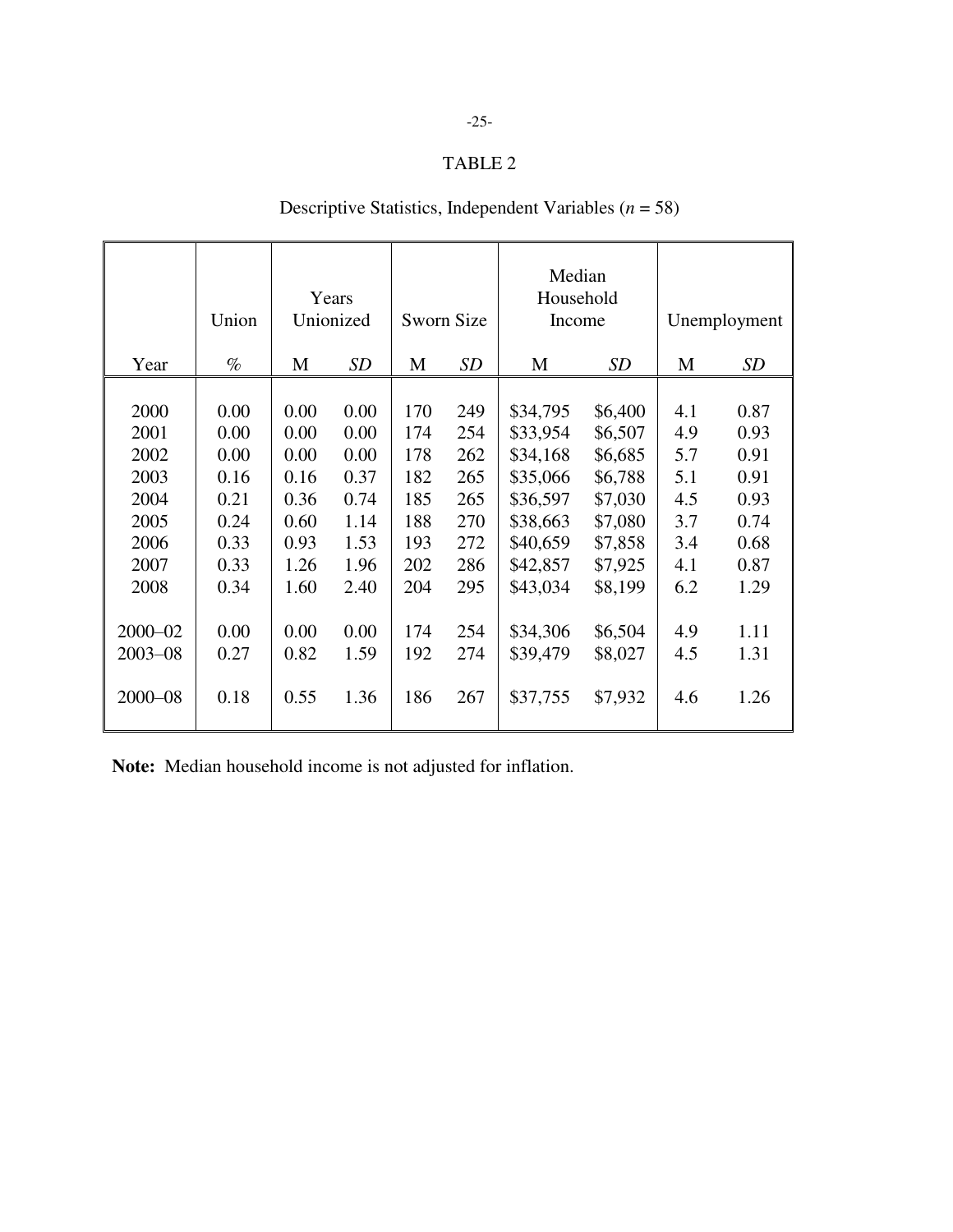# -26-

# TABLE 3

# Average Entry-Level Salary by Union Status

|      |          |                  | <i>Coastal-Affected Agencies</i> |    |          |          | Agencies with 100+ Sworn |          |                  |          |
|------|----------|------------------|----------------------------------|----|----------|----------|--------------------------|----------|------------------|----------|
|      |          |                  | N <sub>0</sub>                   |    |          |          | N <sub>0</sub>           |          |                  |          |
| Year | Union    | $\boldsymbol{n}$ | Union                            | n  | t-test   | Union    | $\boldsymbol{n}$         | Union    | $\boldsymbol{n}$ | t-test   |
|      |          |                  |                                  |    |          |          |                          |          |                  |          |
| 2003 | \$29,444 | 9                | \$27,030                         | 49 | 1.577    | \$30,302 | 7                        | \$30,911 | 20               | $-0.466$ |
| 2004 | \$30,810 | 12               | \$27,584                         | 46 | $2.201*$ | \$32,586 | 9                        | \$31,481 | 19               | 0.819    |
| 2005 | \$32,195 | 14               | \$29,120                         | 44 | $2.294*$ | \$33,806 | 10                       | \$32,905 | 18               | 0.694    |
| 2006 | \$34,994 | 19               | \$29,785                         | 39 | $4.305*$ | \$36,230 | 14                       | \$34,041 | 14               | 1.701    |
| 2007 | \$36,060 | 19               | \$30,699                         | 39 | $4.108*$ | \$37,490 | 14                       | \$35,172 | 14               | 1.826    |
| 2008 | \$36,164 | 20               | \$31,175                         | 38 | $3.845*$ | \$37,785 | 14                       | \$35,572 | 14               | 1.637    |
|      |          |                  |                                  |    |          |          |                          |          |                  |          |

**Note:** Salary is not adjusted for inflation.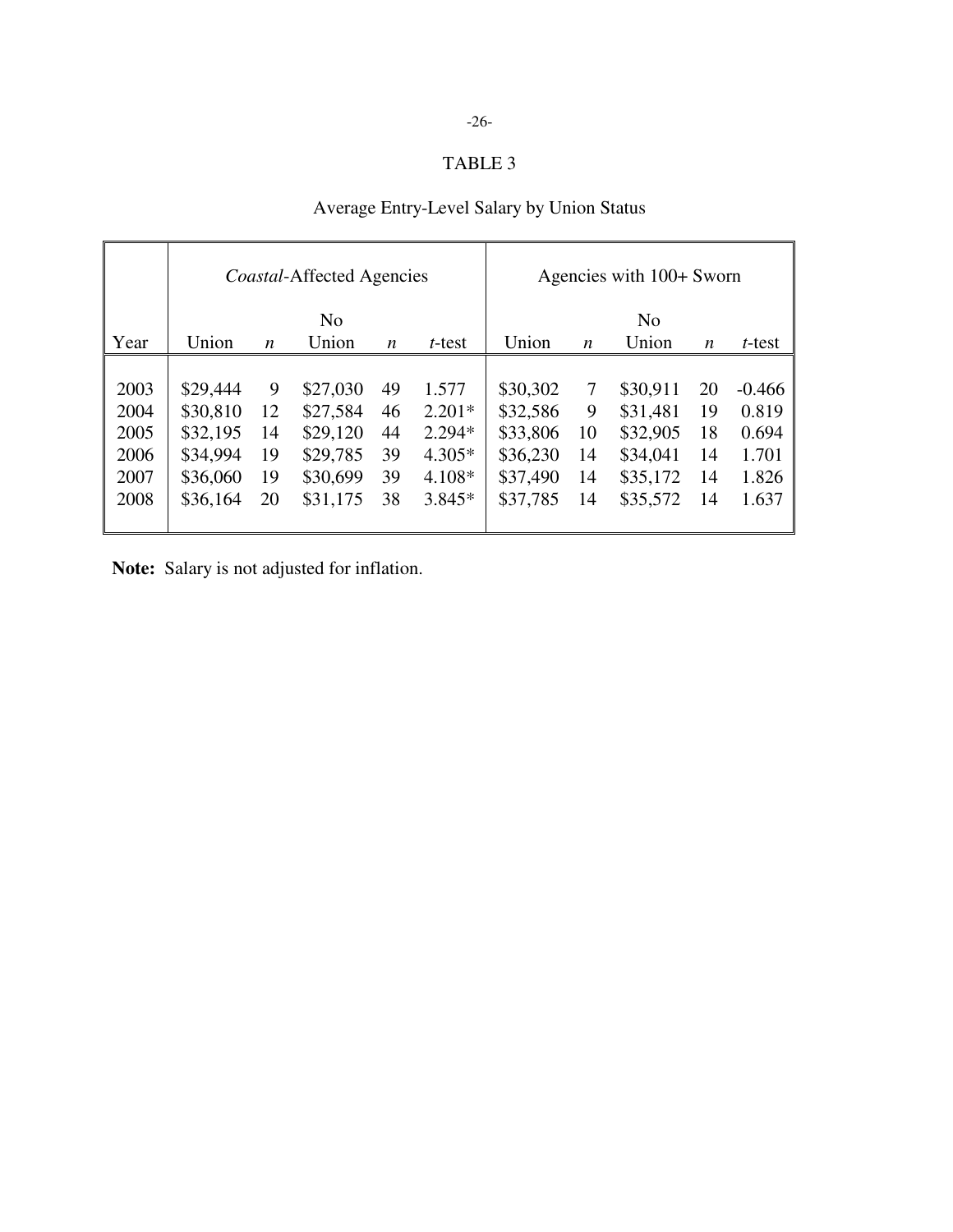# TABLE 4

# Fixed-Effects Panel Data Analysis, *Coastal*-Affected Agencies (*n* = 58)

| Variable                                                     | Salary<br>(1)     | (2)               | # Annual<br>Leave Days<br>(1)<br>(2) |                   | <b>Salary Supplement</b><br>(2)<br>(1) |                   | Buy-Back<br>(2)<br>(1) |                    | Tuition<br>(2)<br>(1) |            |
|--------------------------------------------------------------|-------------------|-------------------|--------------------------------------|-------------------|----------------------------------------|-------------------|------------------------|--------------------|-----------------------|------------|
| Sworn Size                                                   | $0.01*$           | 0.01              | 0.00                                 | 0.00              | $-0.04$                                | $-0.04$           | $-0.02*$               | $-0.02$            | 0.06                  | 0.06       |
|                                                              | (0.00)            | (0.00)            | (0.01)                               | (0.01)            | (0.02)                                 | (0.03)            | (0.01)                 | (0.01)             | (0.05)                | (0.05)     |
| Median HH Income                                             | $-0.03$           | $-0.03$           | 0.13                                 | 0.13              | $-0.06$                                | $-0.05$           | 0.10                   | 0.09               | $-0.10$               | $-0.10$    |
|                                                              | (0.05)            | (0.05)            | (0.07)                               | (0.07)            | (0.13)                                 | (0.14)            | (0.10)                 | (0.10)             | (0.28)                | (0.28)     |
| <b>Unemployment Rate</b>                                     | $-0.27*$          | $-0.31*$          | 0.19                                 | 0.20              | $-0.13$                                | $-0.18$           | 0.15                   | 0.19               | $-0.85$               | $-0.85$    |
|                                                              | (0.08)            | (0.08)            | (0.11)                               | (0.11)            | (0.20)                                 | (0.21)            | (0.17)                 | (0.17)             | (0.52)                | (0.52)     |
| Union $(1 = yes)$                                            | $0.85*$           | 0.31              | 0.26                                 | 0.31              | $-0.86$                                | $-1.68$           | 0.85                   | 1.72               | N/A                   | N/A        |
|                                                              | (0.41)            | (0.43)            | (0.56)                               | (0.62)            | (1.13)                                 | (1.25)            | (0.86)                 | (0.99)             | N/A                   | N/A        |
| Union * Years Unionized                                      |                   | $0.34*$<br>(0.11) |                                      | $-0.03$<br>(0.16) |                                        | $0.61*$<br>(0.31) | $\hspace{0.05cm}$      | $-0.51*$<br>(0.26) |                       | N/A<br>N/A |
| Year Trend                                                   | $1.20*$           | $1.13*$           | $-0.17$                              | $-0.16$           | 0.43                                   | 0.27              | 0.10                   | 0.18               | 0.42                  | 0.42       |
|                                                              | (0.10)            | (0.10)            | (0.14)                               | (0.14)            | (0.26)                                 | (0.27)            | (0.19)                 | (0.20)             | (0.59)                | (0.59)     |
| Number of Observations<br>Number of Agencies<br>$R^2$ within | 348<br>58<br>0.73 | 348<br>58<br>0.74 | 348<br>58<br>0.02                    | 348<br>58<br>0.02 | 144<br>24                              | 144<br>24         | 210<br>35              | 210<br>35          | 42<br>7               | 42<br>7    |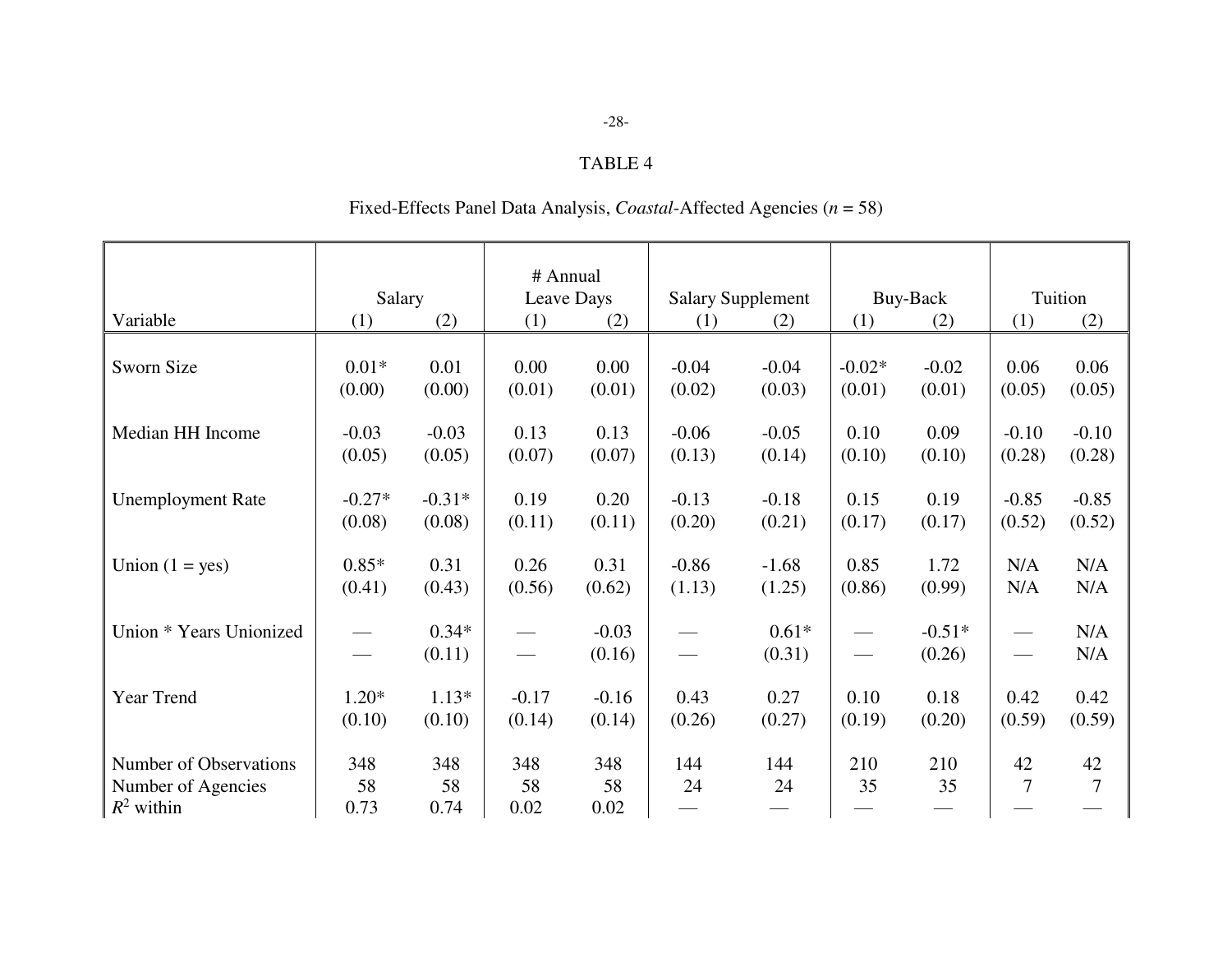| F-statistic     | 153.0    | 133.1                             | .36      | 1.14                     |        |          |          |          |          |          |
|-----------------|----------|-----------------------------------|----------|--------------------------|--------|----------|----------|----------|----------|----------|
| $\gamma^2$<br>∼ |          |                                   |          | $\overline{\phantom{a}}$ | 6.20   | 10.69    | 14.29    | 18.28    | 8.42     | 8.42     |
| Log-likelihood  | $-573.9$ | 568.0<br>$\overline{\phantom{0}}$ | $-689.3$ | $-689.2$                 | -46.89 | $-44.65$ | $-73.21$ | $-73.22$ | $-11.37$ | $-11.37$ |
|                 |          |                                   |          |                          |        |          |          |          |          |          |

**Note:** Annual leave is a linear solution; the others are logistical solutions. Salary and household income are expressed in thousands of dollars and are not adjusted for inflation. Standard errors are in parentheses.

\* denotes significance at the .05 level of analysis.

-29-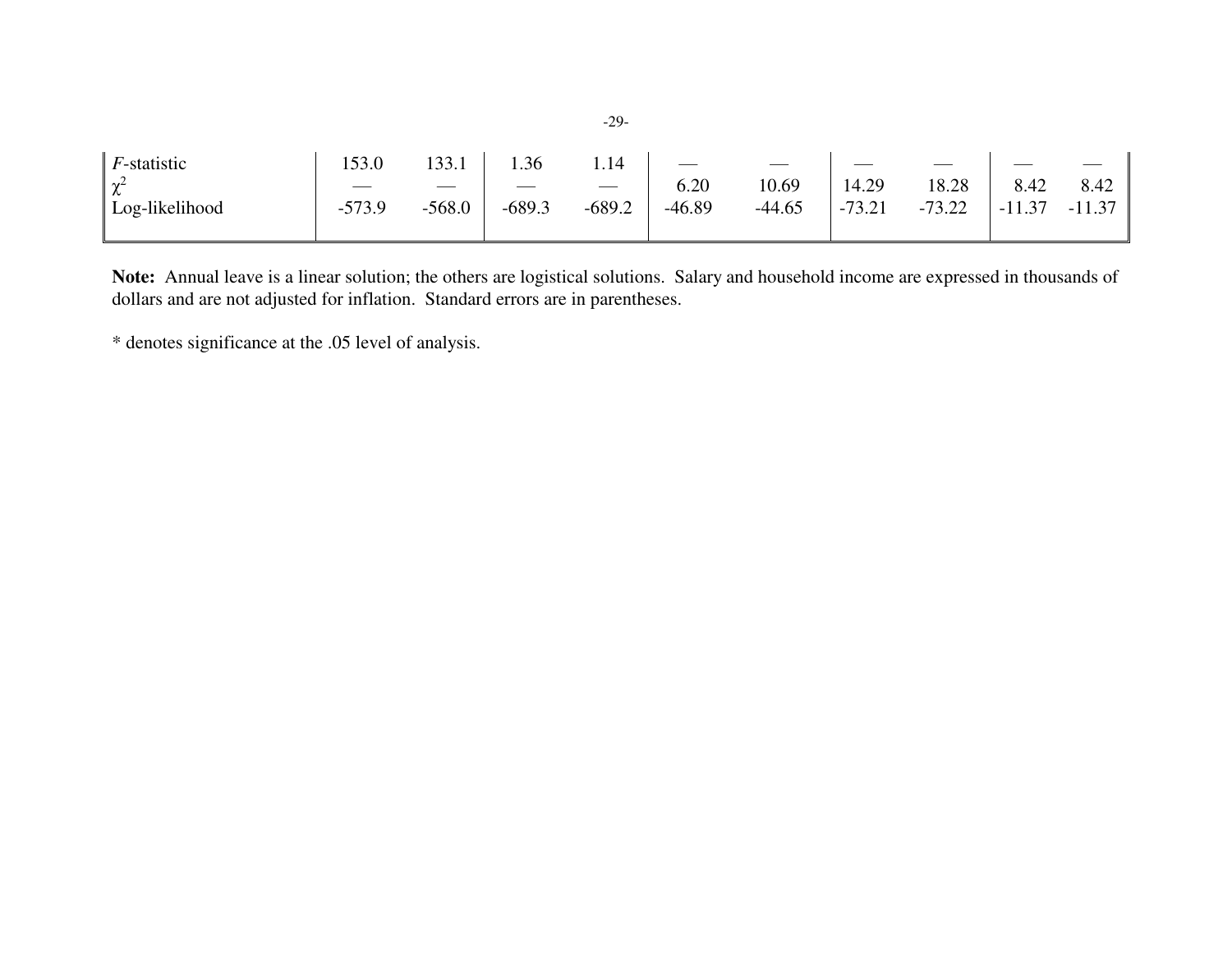# TABLE 5

# Fixed-Effects Panel Data Analysis, Agencies with 100+ Sworn (*n* = 28)

|                          |          |          | # Annual        |         |                          |          |                               |          |                   |         |
|--------------------------|----------|----------|-----------------|---------|--------------------------|----------|-------------------------------|----------|-------------------|---------|
|                          | Salary   |          | Leave Days      |         | <b>Salary Supplement</b> |          | Buy-Back                      |          | Tuition           |         |
| Variable                 | (1)      | (2)      | (1)             | (2)     | (1)                      | (2)      | (1)                           | (2)      | (1)               | (2)     |
|                          |          |          |                 |         |                          |          |                               |          |                   |         |
| Sworn Size               | 0.01     | 0.01     | $-0.00$         | $-0.00$ | $-0.14*$                 | $-0.13*$ | $-0.03*$                      | $-0.03$  | 0.05              | 0.05    |
|                          | (0.00)   | (0.00)   | (0.01)          | (0.01)  | (0.06)                   | (0.06)   | (0.01)                        | (0.01)   | (0.06)            | (0.06)  |
|                          |          |          |                 |         |                          |          |                               |          |                   |         |
| Median HH Income         | 0.08     | 0.09     | $0.34*$         | $0.34*$ | 0.15                     | 0.33     | 0.25                          | 0.13     | $-0.07$           | $-0.07$ |
|                          | (0.07)   | (0.07)   | (0.16)          | (0.16)  | (0.37)                   | (0.42)   | (0.26)                        | (0.40)   | (0.28)            | (0.28)  |
|                          |          |          |                 |         |                          |          |                               |          |                   |         |
| <b>Unemployment Rate</b> | $-0.24*$ | $-0.27*$ | 0.41            | 0.40    | $-0.84$                  | $-0.73$  | 0.18                          | 0.25     | $-0.62$           | $-0.62$ |
|                          | (0.10)   | (0.09)   | (0.21)          | (0.21)  | (0.54)                   | (0.52)   | (0.28)                        | (0.34)   | (0.60)            | (0.60)  |
|                          |          |          |                 |         |                          |          |                               |          |                   |         |
| Union $(1 = yes)$        | $-0.47$  | $-0.94*$ | 0.62            | 0.49    | $-2.61$                  | $-3.16$  | 0.98                          | 3.74     | N/A               | N/A     |
|                          | (0.46)   | (0.46)   | (1.00)          | (1.05)  | (3.07)                   |          |                               |          | N/A               | N/A     |
|                          |          |          |                 |         |                          | (2.97)   | (1.24)                        | (2.22)   |                   |         |
|                          |          | $0.41*$  |                 |         |                          |          |                               |          |                   |         |
| Union * Years Unionized  |          |          |                 | 0.11    |                          | 0.85     | $\qquad \qquad$               | $-1.97*$ | $\hspace{0.05cm}$ | N/A     |
|                          |          | (0.12)   | $\qquad \qquad$ | (0.28)  |                          | (0.97)   | $\overbrace{\phantom{aaaaa}}$ | (0.64)   | $\hspace{0.05cm}$ | N/A     |
|                          |          |          |                 |         |                          |          |                               |          |                   |         |
| Year Trend               | $1.16*$  | $0.99*$  | $-0.67$         | $-0.71$ | 1.52                     | 0.73     | 0.00                          | 0.97     | 0.40              | 0.40    |
|                          | (0.16)   | (0.16)   | (0.35)          | (0.37)  | (0.88)                   | (1.16)   | (0.49)                        | (0.78)   | (0.69)            | (0.69)  |
|                          |          |          |                 |         |                          |          |                               |          |                   |         |
| Number of Observations   | 167      | 167      | 167             | 167     | 65                       | 65       | 78                            | 78       | 23                | 23      |
| Number of Agencies       | 28       | 28       | 28              | 28      | 11                       | 11       | 13                            | 13       | 4                 | 4       |
| $R^2$ within             | 0.81     | 0.82     | 0.05            | 0.05    |                          |          |                               |          |                   |         |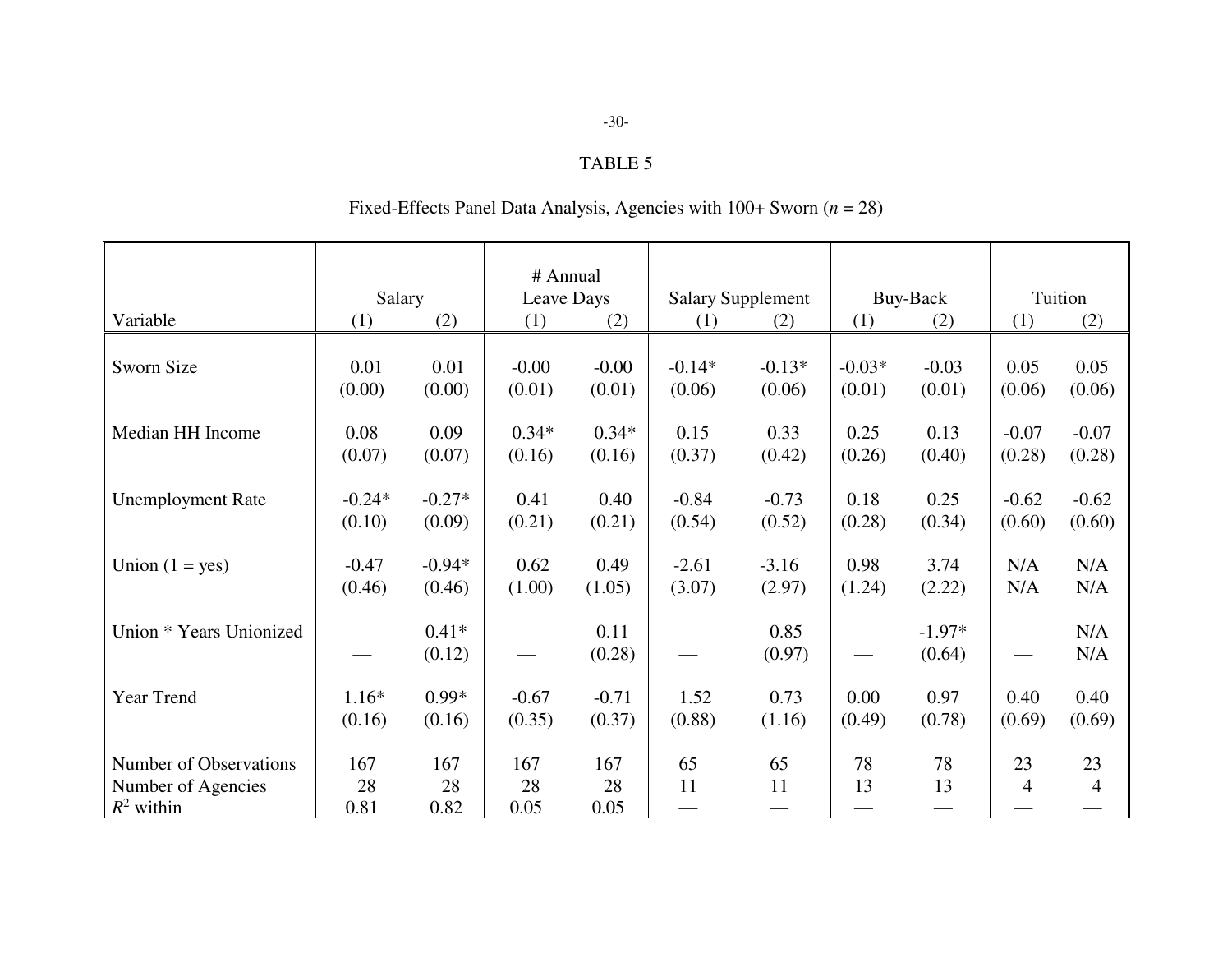| F-statistic    | 12.4     | 102.9    | 1.30     | 1.10     |          |          |          |          |         |         |
|----------------|----------|----------|----------|----------|----------|----------|----------|----------|---------|---------|
| $\chi^2$       |          |          |          |          | 22.55    | 23.62    | 12.04    | 28.78    | 5.50    | 5.50    |
| Log-likelihood | $-252.2$ | $-245.3$ | $-383.3$ | $-383.1$ | $-11.06$ | $-10.53$ | $-23.98$ | $-15.60$ | $-6.76$ | $-6.76$ |
|                |          |          |          |          |          |          |          |          |         |         |

**Note:** Annual leave is a linear solution; the others are logistical solutions. Salary and household income are expressed in thousands of dollars and are not adjusted for inflation. Standard errors are in parentheses.

\* denotes significance at the .05 level of analysis.

-31-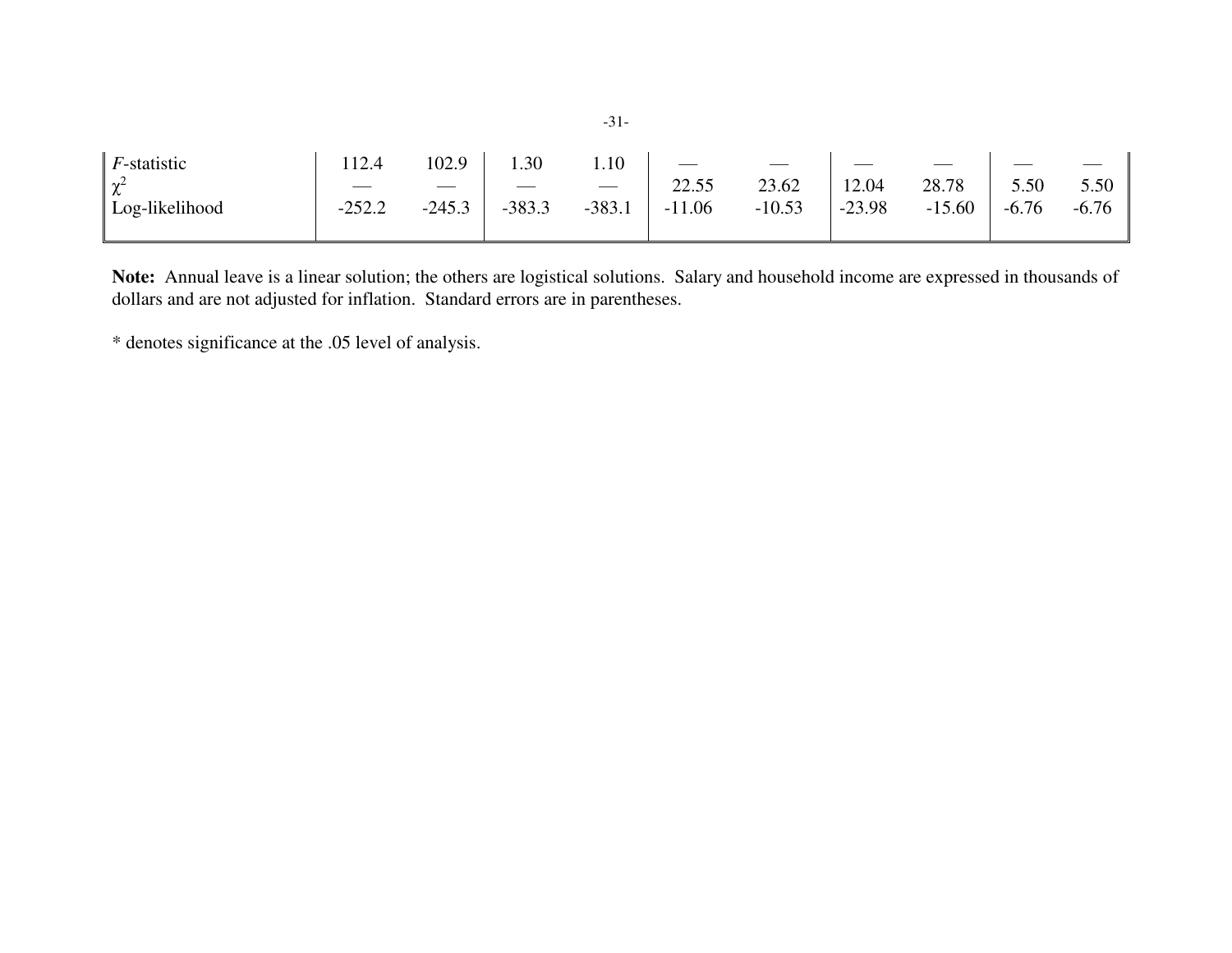#### **REFERENCES**

- Briggs, S. J., Zhao, J., Wilson, S., & Ren, L. (2008). The effect of collective bargaining on large police agency supplemental compensation polices: 1990-2000. *Police Practice and Research, 9*, 227–238.
- Bureau of Economic and Business Research (2009). Florida price level index 2008. Retrieved December 26, 2009, from Bureau of Economic and Business Research Web site: http://www.bebr.ufl.edu/content/florida-price-level-index-2008
- Carter, D. L., & Sapp, A. D. (1992). A comparative analysis of clauses in police collective bargaining agreements as indicators of change in labor relations. *American Journal of Police*, *12*, 17–46.
- Cohee, H. L. II (2003). Deputy sheriffs exercise bargaining right. *PERC News*, April 1–June 30, p. 2.
- Delaney, J., Feuille, P., & Hendricks, W. (1984). Police salaries, interest arbitration, & the leveling effect. *Industrial Relations*, *23*, 417–423.
- Dietzen, L. J., III (2000). Deputy court clerks can now collectively bargain: Who's next? *The Florida Bar Journal*, *74* (June), 75–78.
- Feuille, P. & Delaney, J. T. (1986). Collective bargaining, interest arbitration, and police salaries. *Industrial and Labor Relations Review*, *39*, 228–240.
- Florida Department of Law Enforcement (2009). *2008 criminal justice agency profile report*. Retrieved October 10, 2009, from Florida Department of Law Enforcement Web site: http://www.fdle.state.fl.us/Content/getdoc/22d2a71a-a619-489d-bc14 d15702199ed/CJAP-Home-Page.aspx
- Florida Legislative Committee on Intergovernmental Relations (2009). *Expenditures and revenues reported by Florida's local governments*. Florida Department of Financial Services. Retrieved on October 10, 2009, from Florida Department of Financial Services Web site http://www.floridalcir.gov/fiscal.cfm
- Florida Public Employees Relations Commission (2004). *A practical handbook on Florida's public employment collective bargaining law* (2nd ed.). Tallahassee: Florida Public Employees Relations Commission.
- *Florida Statutes*. Retrieved October 10, 2009, from State of Florida Web site: http://www.leg.state.fl.us/Statutes/index.cfm?Mode=View%20Statutes&Submenu=1&Tab =statutes&CFID=72725658&CFTOKEN=42781737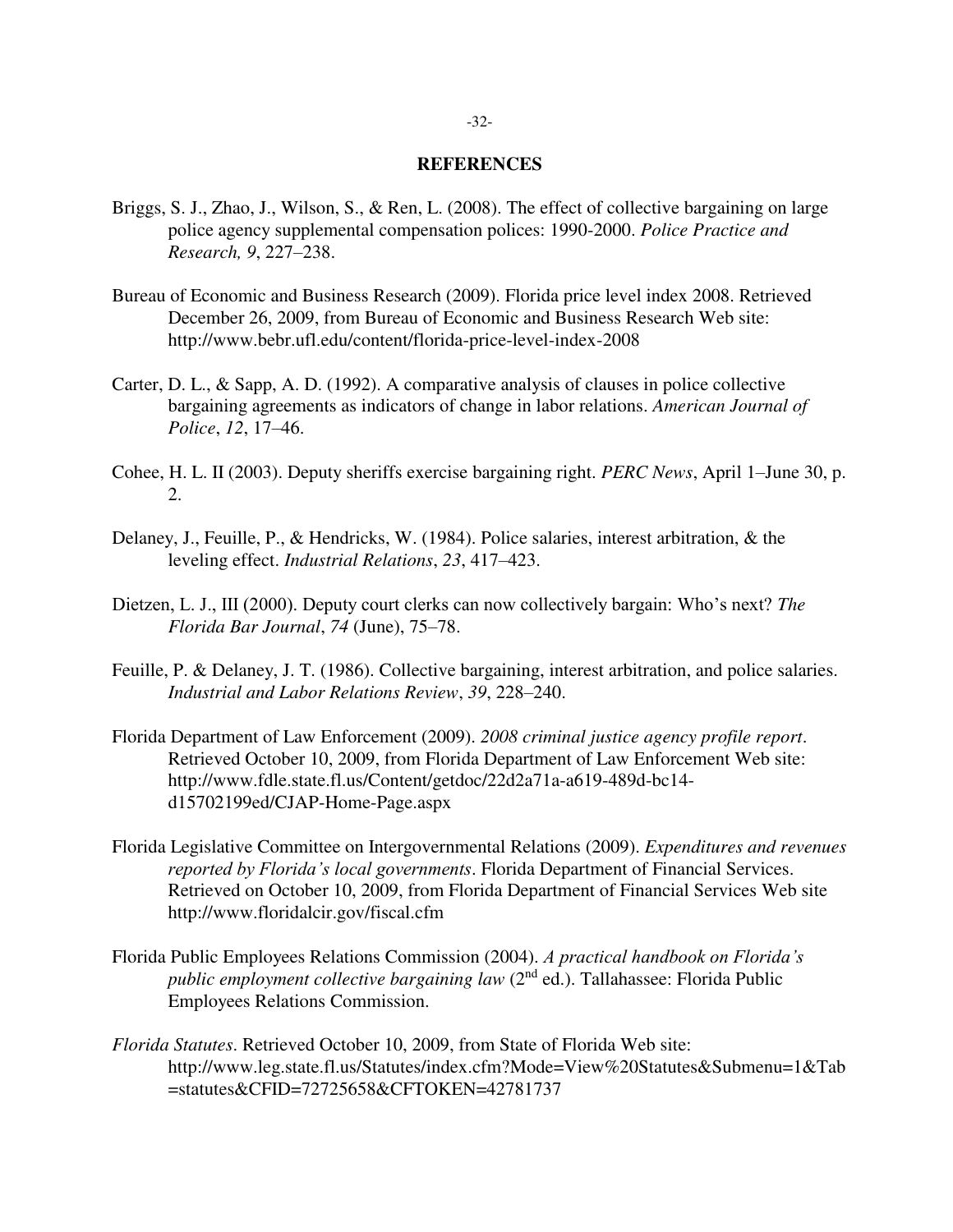- Fraternal Order of Police (2009). *Frequently asked questions (FAQs) about H.R. 413*. Retrieved October 10, 2009, from Fraternal Order of Police, Grand Lodge Web site: http://www.fop.net/legislative/issues/bargain/hr413faq.pdf
- Geley, R., & Chandler, T. D. (1995). Protective service unions' political activities and departmental expenditures. *Journal of Labor Research*, *16*, 171–185.
- Hall, W. C., & Vanderporten, B. (1977). Unionization, monopsony power, and police salaries. *Industrial Relations*, *16*, 94–100.
- Ichniowski, C., Freeman, R. B., & Lauer, H. (1989). Collective bargaining laws, threat effects, and the determination of police compensation. *Journal of Labor Economics*, *7*, 191–209.
- International Association of Chiefs of Police (2008). Collective bargaining bill temporarily sidelined. *IACP Capitol Report*, 7 (4), 1, 3. Retrieved October 10, 2009, from International Association of Chiefs of Police Web site: http://www.theiacp.org/Portals/0/pdfs/CapitolReport/IACPCapReport6-18-08.pdf
- National Association of Police Organizations (2009). *111th Congress (2009–2011) legislative priorities*. Retrieved October 10, 2009, from National Association of Police Organizations Web site: http://napo.org/legislative-update/111thPriorities\_Paperformat.pdf
- O'Brien, K. M. (1992). Compensation, employment, and the political activity of public employee unions. *Journal of Labor Research*, *13*, 189–203.
- O'Brien, K. M. (1994). The impact of union political activities on public-sector pay, employment, and budgets. *Industrial Relations*, *33*, 322–345.
- Pynes, J. E., & Corley, B. (2006). Collective bargaining and deputy sheriffs in Florida: An unusual history. *Public Personnel Management*, *35*, 299–308.
- Reaves, B. A., & Hickman, M. J. (2004). *Law enforcement management and administrative statistics, 2000: Data for individual state and local agencies with 100 or more officers*. Retrieved on November 11, 2009, from Bureau of Justice Statistics Web site: http://www.ojp.usdoj.gov/bjs/pub/pdf/lemas00.pdf
- Ruby, J. (2003). Deputy sheriffs have right to bargain. *PERC News*, January–March, pp. 1-2.
- U.S. Census Bureau (2009). *Model-based small area income and poverty estimates (SAIPE) for school districts, counties, and states*. Retrieved on October 10, 2009, from U.S. Census Bureau Web site: http://www.census.gov/did/www/saipe/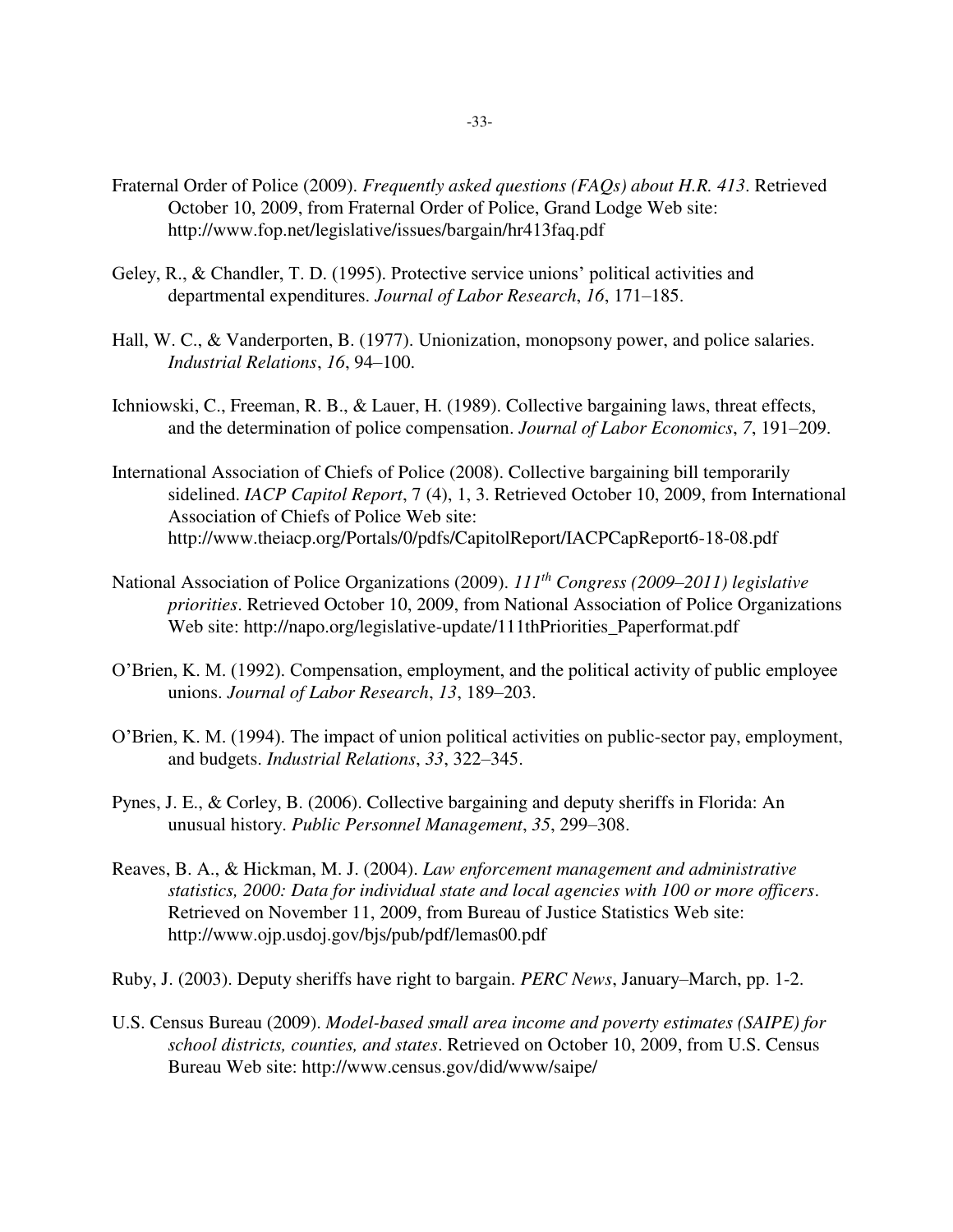- U.S. Department of Labor (2009). Consumer price index. Retrieved on December 16, 2009, from Bureau of Labor Statistics Web site: ftp://ftp.bls.gov/pub/special.requests/cpi/cpiai.txt
- U.S. House of Representatives (2009). *H.R. 413: Public safety employer-employee cooperation act of 2009*. Retrieved October 10, 2009, from Library of Congress Web site: http://thomas.loc.gov/cgi-bin/query/z?c111:H.R.413:
- U.S. Senate (2009). *S. 413: Public safety employer-employee cooperation act of 2009*. Retrieved October 10, 2009, from Library of Congress Web site: http://thomas.loc.gov/cgibin/query/z?c111:S.1611:
- Webre, C. (2008). *May 9, 2008 letter to senator from the president of the National Sheriffs' Association*. Retrieved October 10, 2009, from National Sheriffs' Association Web site: http://www.sheriffs.org/userfiles/file/S%202123%20to%20Farm%20Bill.pdf#xml=http://p rdtsearch001.americaneagle.com/service/search.asp?cmd=pdfhits&DocId=9294&Index=F %3a\dtSearch\sheriffs&HitCount=16&hits=1c+1d+1e+1f+20+21+36+67+68+75+76+87+ 88+11f+179+17a+&hc=6881&req=The+Public+Safety+Employer-Employee+Cooperation+Act
- Wilson, S., Zhao, J., Ren, L., & Briggs, S. (2006). The influence of collective bargaining on large police agency salaries: 1990–2000. *American Journal of Criminal Justice*, *31* (1), 19–34.
- Zhao, J., & Lovrich, N. (1997). Collective bargaining and the police: The consequences for supplemental compensation policies in large agencies. *Policing: An International Journal of Police Strategies & Management*, *20* (3), 508–518.